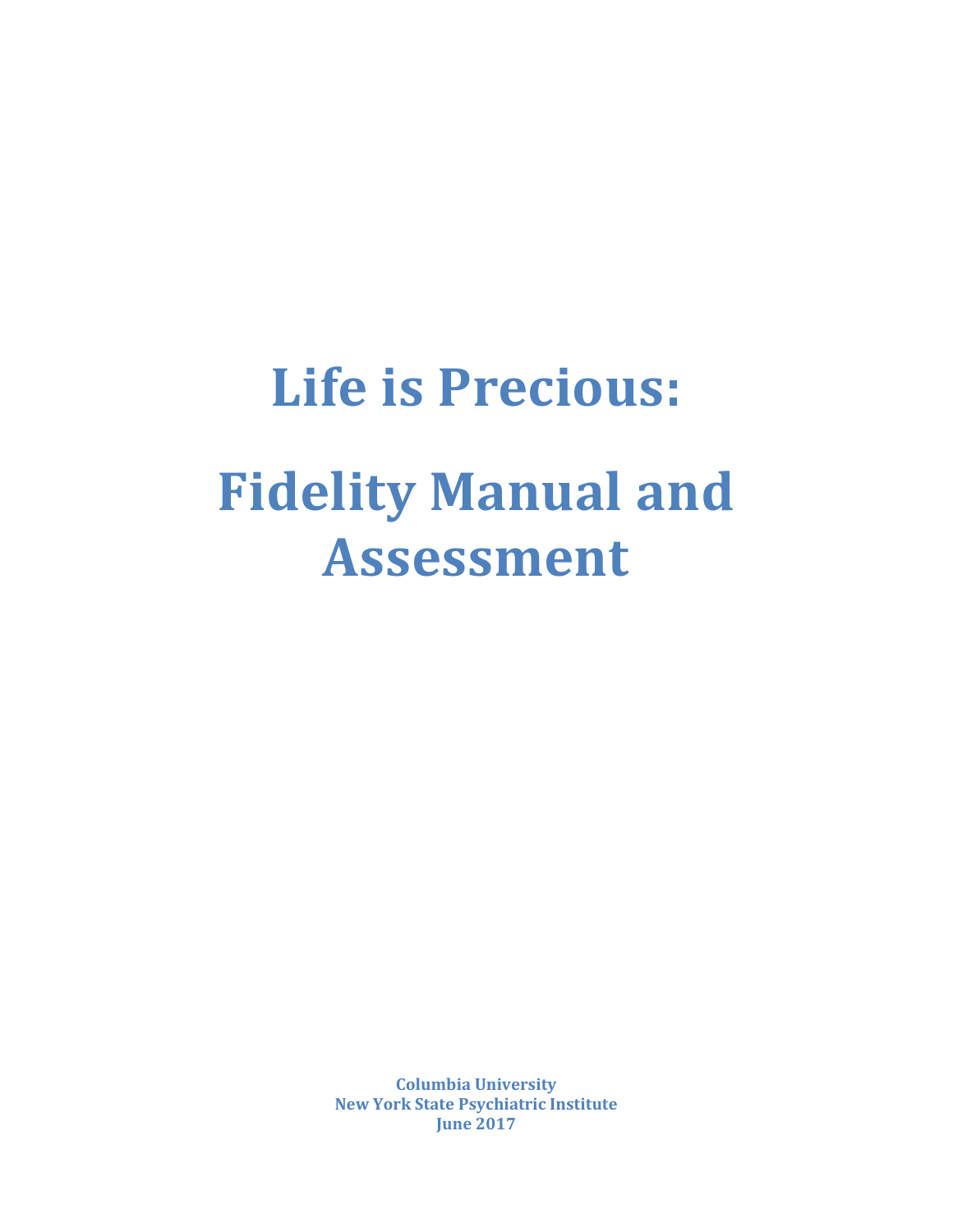# Table of Contents

| Introduction                                                               | Page 3  |
|----------------------------------------------------------------------------|---------|
| Life is Precious Fidelity Manual                                           | Page 3  |
| Who is the LIP Fidelity Manual for?                                        | Page 3  |
| How do I use this manual?                                                  | Page 3  |
| What is rated?                                                             | Page 3  |
| Time required conducting the review                                        | Page 3  |
| References                                                                 | Page 4  |
| <b>Chapter 1: Life is Precious</b>                                         | Page 5  |
| Life is Precious Program Description                                       | Page 5  |
| Life is Precious Goals                                                     | Page 5  |
| Methodology                                                                | Page 6  |
| References                                                                 | Page 6  |
| <b>Chapter 2: Preparing for the Fidelity Site Visit</b>                    | Page 7  |
| <b>Planning Process</b>                                                    | Page 7  |
| Sample LIP Fidelity Review Timeline                                        | Page 7  |
| Information to Request from LIP Site                                       | Page 7  |
| Confidentiality                                                            | Page 8  |
| Sample Schedule for the LIP Fidelity Review                                | Page 8  |
| <b>Chapter 3: Fidelity Site Visit and Report</b>                           | Page 10 |
| Overview                                                                   | Page 10 |
| Completing the Fidelity Visit and Fidelity Report                          | Page 10 |
| <b>Chapter 4: Life is Precious Fidelity Items</b>                          | Page 11 |
| <b>Staffing</b>                                                            | Page 11 |
| Integration with Outpatient Mental Health Services                         | Page 13 |
| <b>Integration with Educational Services</b>                               | Page 14 |
| <b>Family Support Services</b>                                             | Page 17 |
| <b>Other Program Activities</b>                                            | Page 19 |
| Program Infrastructure                                                     | Page 20 |
| <b>APPENDIX: FIDELITY TOOLS</b>                                            | Page 22 |
| <b>LIP Fidelity Scale</b>                                                  | Page 23 |
| Interviewing LIP Participants and Parents                                  | Page 30 |
| Life is Precious Individual Participant Interviews - Chart Review          | Page 32 |
| Life is Precious Individual Participant Interviews - Chart Review (Sample) | Page 34 |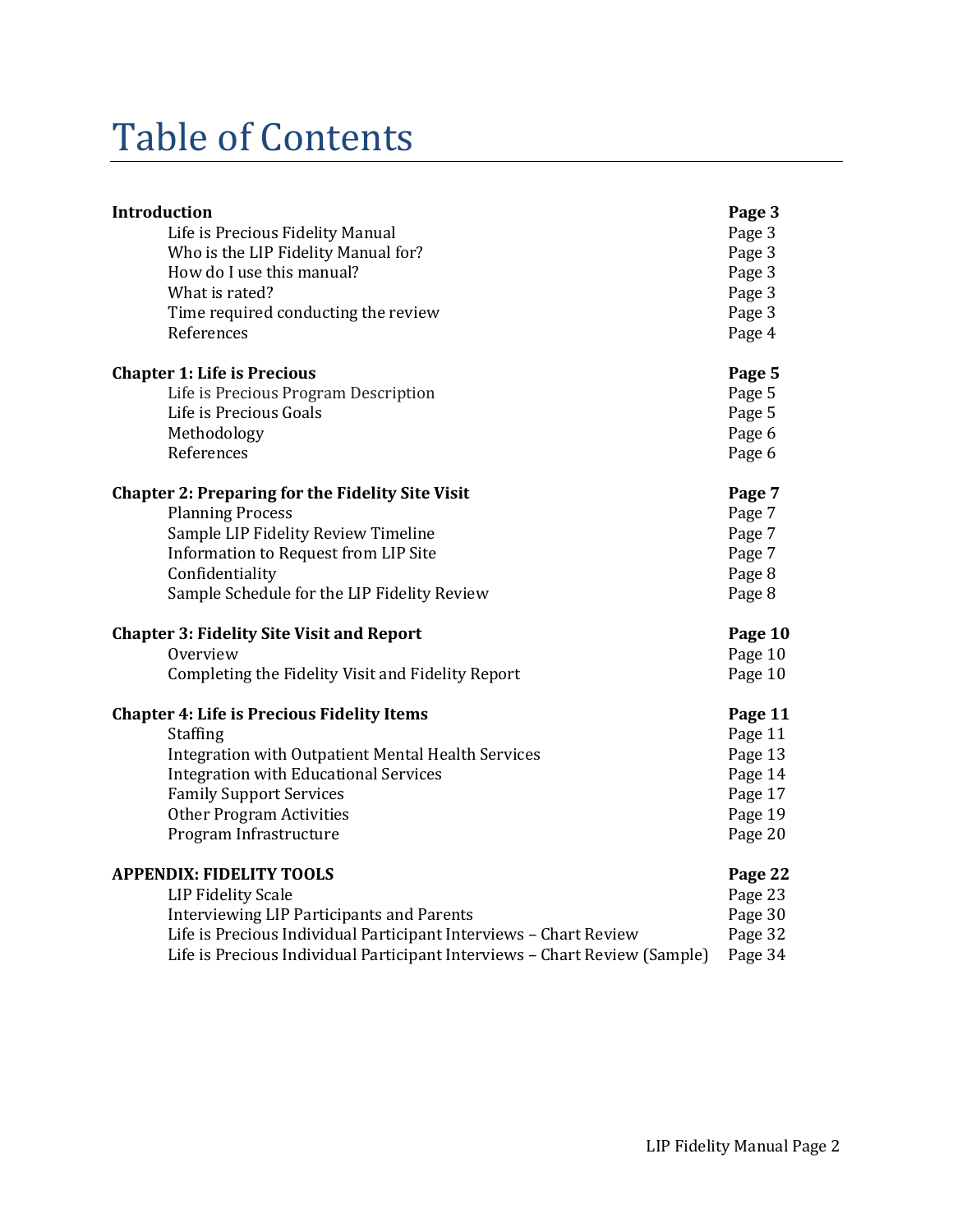# Introduction

#### **Life is Precious Fidelity Manual**

Welcome to the Life is Precious (LIP) Fidelity Manual (version 2017). This manual is a guide for LIP staff and associated individuals to understand the fidelity scale in a reliable and consistent way. The Fidelity Manual also guides new LIP programs towards implementing evidence based practices (EBPs) through quantitative measures. Mowbray (2003) explains that fidelity assesses "the extent to which delivery of an intervention adheres to the protocol or program model originally developed," and that it has significance in evaluating and administering program services, and researching effective treatments.

A site that does not use the designated guidelines of the LIP model decreases the likelihood of desired outcomes and goals. Deviation from the model is known as "poor fidelity," which can result in unintended consequences not only for LIP staff, but for the participants and parents also. Fidelity reviews help LIP programs improve or sustain the quality of their services, which can impact interactions with the participants and participant progress. They are the best way to quantify and understand quality.

#### **Who is the LIP Fidelity Manual for?**

The LIP Fidelity Manual is useful for: the LIP program director or coordinator, LIP employees, and stakeholders or LIP funders. The fidelity assessment can be completed by independent reviewers or by LIP staff to self-assess fidelity measures. Many programs are moving towards self-assessed fidelity, as the need to demonstrate fidelity to ensure program funding can outpace the availability of independent, trained reviewers (McGrew et al, 2013; Rollins et al, 2016; Margolies et al, 2017).

#### **How do I use this manual?**

Life is Precious is a community-based after-school program for Latina adolescents who have suicidal ideation or have attempted suicide. Currently, there are three LIP sites: Bronx, Brooklyn, and Queens. The fidelity guide is a reference tool to measure the level of service implementation of an evidence-based practice for the New York City sites and upcoming sites in new locations.

Reviewers can use this manual in a flexible manner. While this guide will cover multiple aspects of the LIP program and all fidelity items, a fidelity review can consist of one or all aspects of the LIP program. The reviews can be tailored by focusing on fidelity items in question.

#### **What is rated?**

The scale ratings are based on LIP services, activities, and organization at the time of the review, rather than planned, or intended behavior. Every fidelity item to be reviewed must be rated individually by each reviewer, and then with one score after the reviewers reach a consensus.

#### **Time required**

There is no set amount of time to complete a fidelity review. It is dependent on the schedule of the LIP staff and reviewers should work around the staff's availability, especially because they serve LIP participants on a daily basis, including Saturdays. A full review requires at least 1.5 days,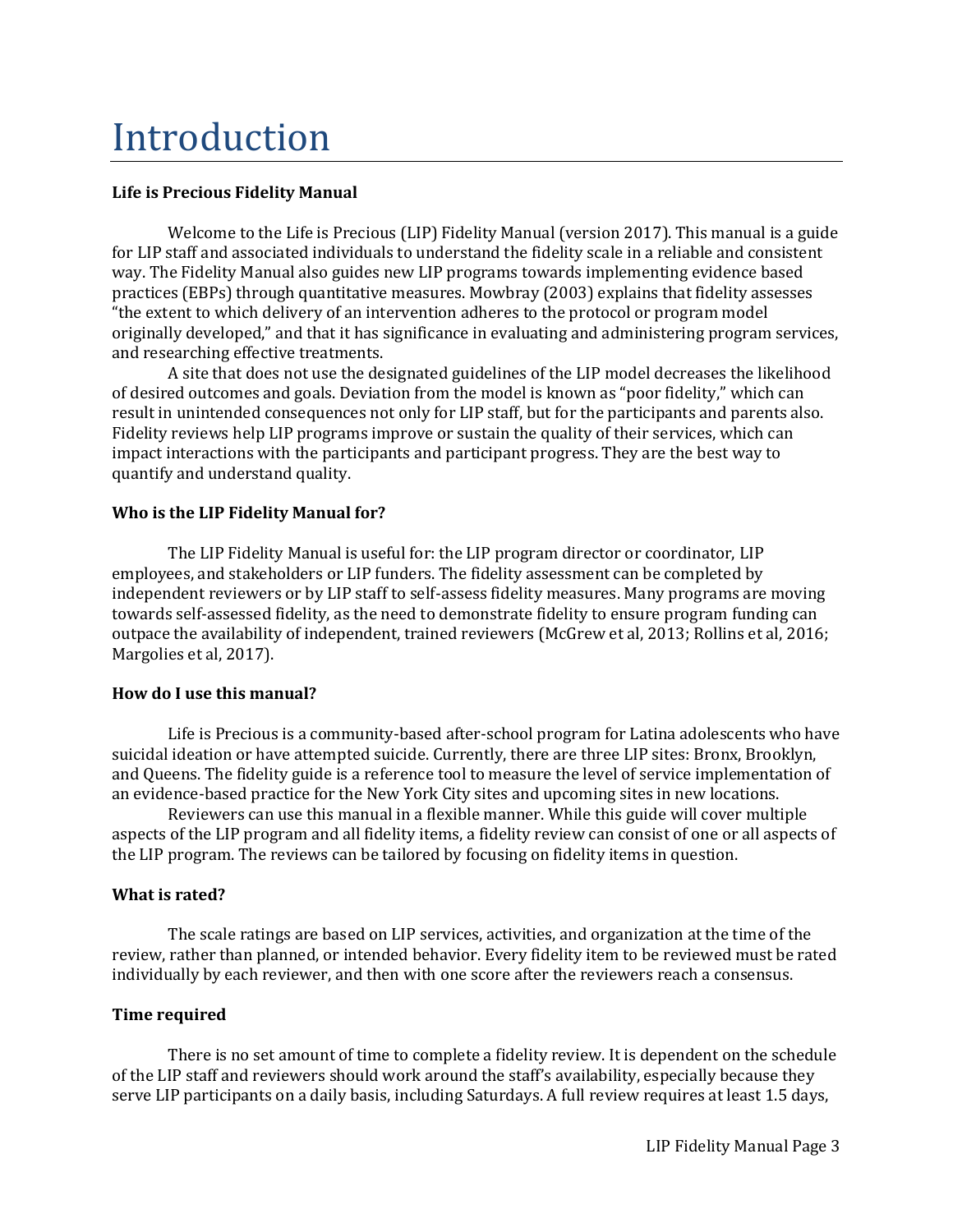and in most cases, may take longer, while a partial fidelity review may require less than 1 day. However, any review should be completed within 4 business days, so as to provide an accurate and timely report at the culmination of the review. More than one reviewer is required to perform the fidelity visit as their scores for each item will be compared and discussed before issuing the final scores. This may affect scheduling and the time required as well.

### References

Becker, D. R., Swanson, S. J., Reese, S. L., Bond, G. R., & McLeman, B. M. (2015). Supported Employment Fidelity Review Manual. Dartmouth Psychiatric Research Center.

Margolies, P. J., Humensky, J. L., Chiang, I., Covell, N. H., Broadway-Wilson, K., Gregory, R., . . . Dixon, L.B. (2017). Is There a Role for Fidelity Self-Assessment in the Individual Placement and Support Model of Supported Employment? *Psychiatric Services*, in press.

McGrew, J. H., White, L. M., Stull, L. G., & Wright-Berryman, J. (2013). A comparison of self-reported and phone-administered methods of ACT fidelity assessment: a pilot study in Indiana. *Psychiatric Services, 64,* 272-276. doi: 10.1176/appi.ps.001252012.

Mowbray, C. T., Holter, M. C., Teague, G. B., & Bybee, D. (2003). Fidelity Criteria: Development, Measurement, and Validation. *American Journal of Evaluation*, *24*(3), 315-340.

Rollins, A. L., McGrew, J. H., Kukla, M., McGuire, A. B., Flanagan, M. E., Hunt, M. G., . . . & Salyers, M. P. (2016). Comparison of assertive community treatment fidelity assessment methods: reliability and validity. *Administration and Policy in Mental Health and Mental Health Services Research*, *43*, 157- 167.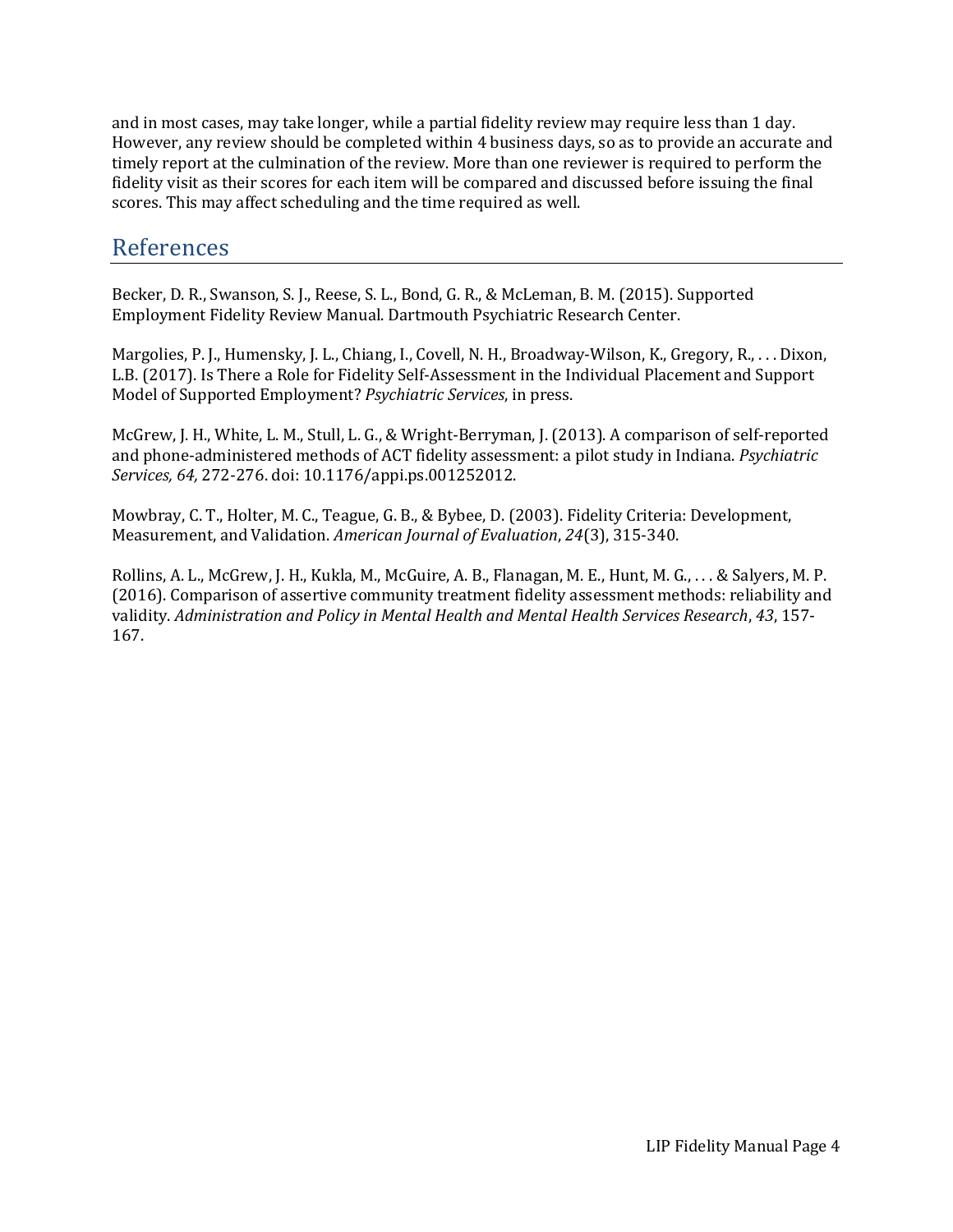# Chapter 1: Life is Precious

#### **Life is Precious Program Description**

The Life is Precious (LIP) program model was developed by Comunilife, Inc., led by Dr. Rosa Gil, with input from Latina adolescents and parents in New York City. The program was designed to supplement outpatient mental health treatment by providing a range of services in an after-school (3:00pm-7:00pm) and Saturday, clubhouse program model. LIP activities are centered on several goals: promotion of family relationships, academic support, creative expression, and wellness education. LIP does not have a defined catchment area, and accepts participants from a wide range of schools and neighborhoods. Referrals can come from outpatient mental health clinics, schools, hospitals, and self-referrals from Latinas and their families (Humensky et al, 2013). Inclusion criteria include: adolescent Latinas (ages 12-18) who have experienced suicidal ideation or attempts prior to referral, and continue to experience suicidal ideation at the time of referral. In addition, participants must be receiving mental health treatment, either at Comunilife or another clinic.

Participants come on a drop-in basis and can take advantage of any or all of the services offered by LIP; there is no set curriculum or sequence in which services must be received. Communication education is designed to educate the adolescent on improving communication with family members; if other family members choose to participate, they may also learn these skills. As LIP operates as an after-school program, many parents are working or otherwise not available at those hours, and so the program is designed primarily to provide adolescents with the tools and strategies that they may find beneficial, regardless of the level of participation by other family members (Humensky et al, 2016).

#### **Life is Precious Goals**

The aim of the LIP fidelity manual is to help LIP programs adhere to its goals and objectives. The three overarching goals are:

- 1. To ameliorate the level of depression and frequency of suicidal ideation among Latina adolescents.
- 2. To strengthen parent-child relationships and improve family functioning.
- 3. To demonstrate effectiveness of successful interventions to prevent suicide attempts among young Latinas.

The objectives used to further these goals include:

- 1. Improving the social, psychological, academic and vocational competencies of program participants.
- 2. Supporting the exploration of participants' interests and the development of their skills and creativity.
- 3. Fostering parent-child communication, supporting parents' involvement with their children, and reducing acculturation stress leading to intergenerational conflicts.
- 4. Providing concrete and social services for parents, such as advocacy and referrals for immigration, entitlements, employment and housing.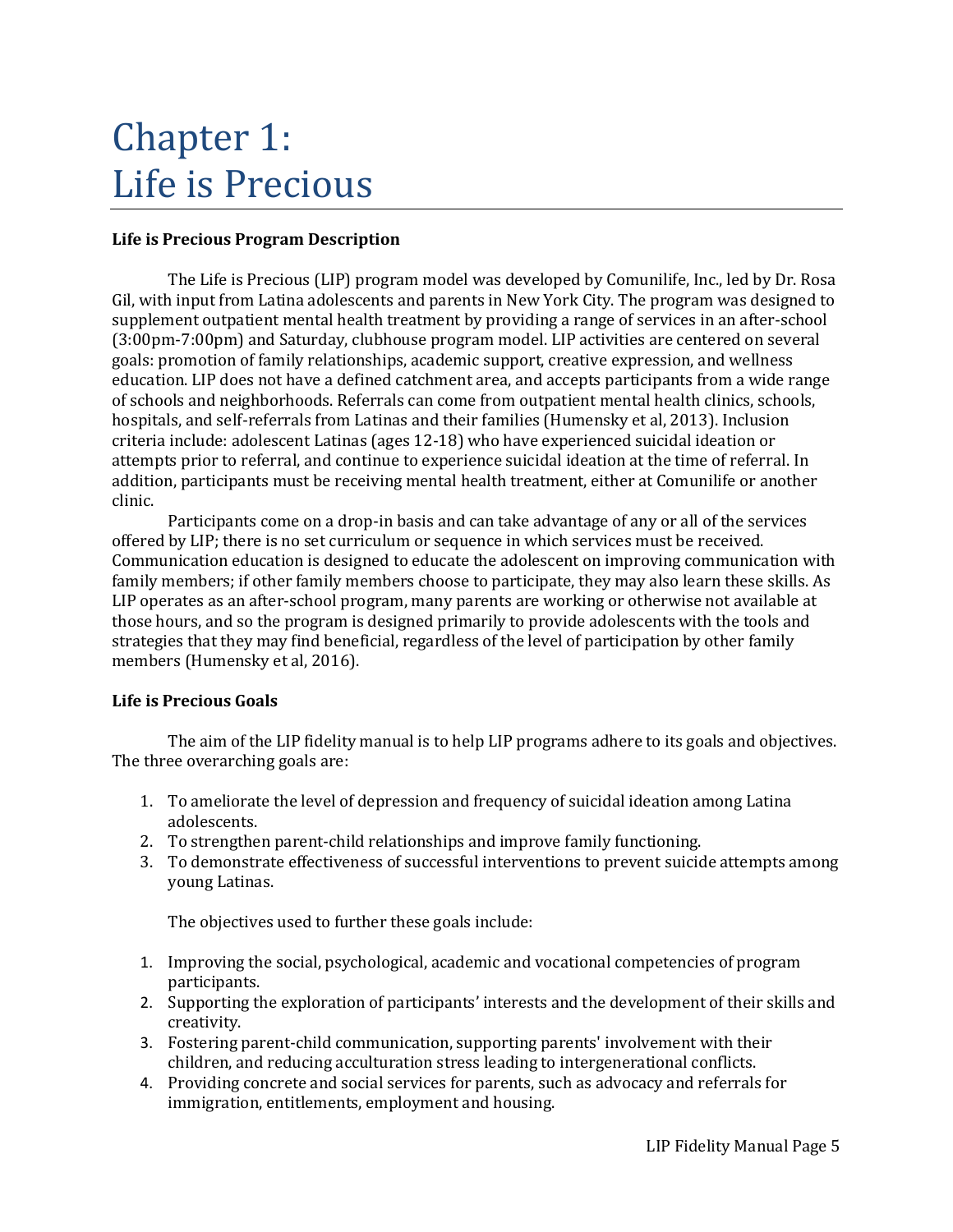#### **Methodology**

The fidelity manual and fidelity scale were developed based on the operation of and data from the current New York LIP sites. The fidelity sections and items were determined upon thorough review of the LIP model and history, LIP policy and procedures, and previously conducted interviews and focus groups with the staff, LIP participants, and parents. In the spring of 2017, researchers at Columbia University / New York State Psychiatric Institute developed the fidelity scale and manual, referencing the IPS Supported Employment Fidelity Scale (Becker et al, 2015) and Stanford Self-Management Programs Fidelity Manual (Stanford, 2016).

The scale and parameters for scoring were set through careful discussions with LIP employees and staff regarding the current LIP program and what an ideal and achievable LIP program would look like. The fidelity scale reflects the most basic foundation an LIP program should have to provide the services necessary for LIP goal achievement. More established and funded LIP programs may have additional elements.

### References

Becker, D. R., Swanson, S. J., Reese, S. L., Bond, G. R., & McLeman, B. M. (2015). Supported Employment Fidelity Review Manual. Dartmouth Psychiatric Research Center.

Humensky, J. L., Coronel, B., Gil, R., Mazzula, S., & Lewis-Fernández, R. (2016). Life is Precious: A Community-Based Program to Reduce Suicidal Behavior in Latina Adolescents. *Archives of Suicide Research*, *4,* 1-13. doi: 10.1080/13811118.2016.1242442. [Epub ahead of print]

Humensky, J. L., Gil, R., Coronel, B., Cifre, R., Mazzula, S., Lewis-Fernández, R. (2013). Life is Precious: Reducing Suicidal Behavior in Latinas. *Ethnicity and Inequalities in Health and Social Care*, *6*(2/3), 54-61. doi: 10.1108/EIHSC-10-2013-0027.

Stanford Patient Education Research Center. (2016). Stanford Self-Management Programs: Fidelity Manual. Available at [http://patienteducation.stanford.edu/licensing/Fidelity\\_Manual.pdf](http://patienteducation.stanford.edu/licensing/Fidelity_Manual.pdf) (accessed June 12, 2017).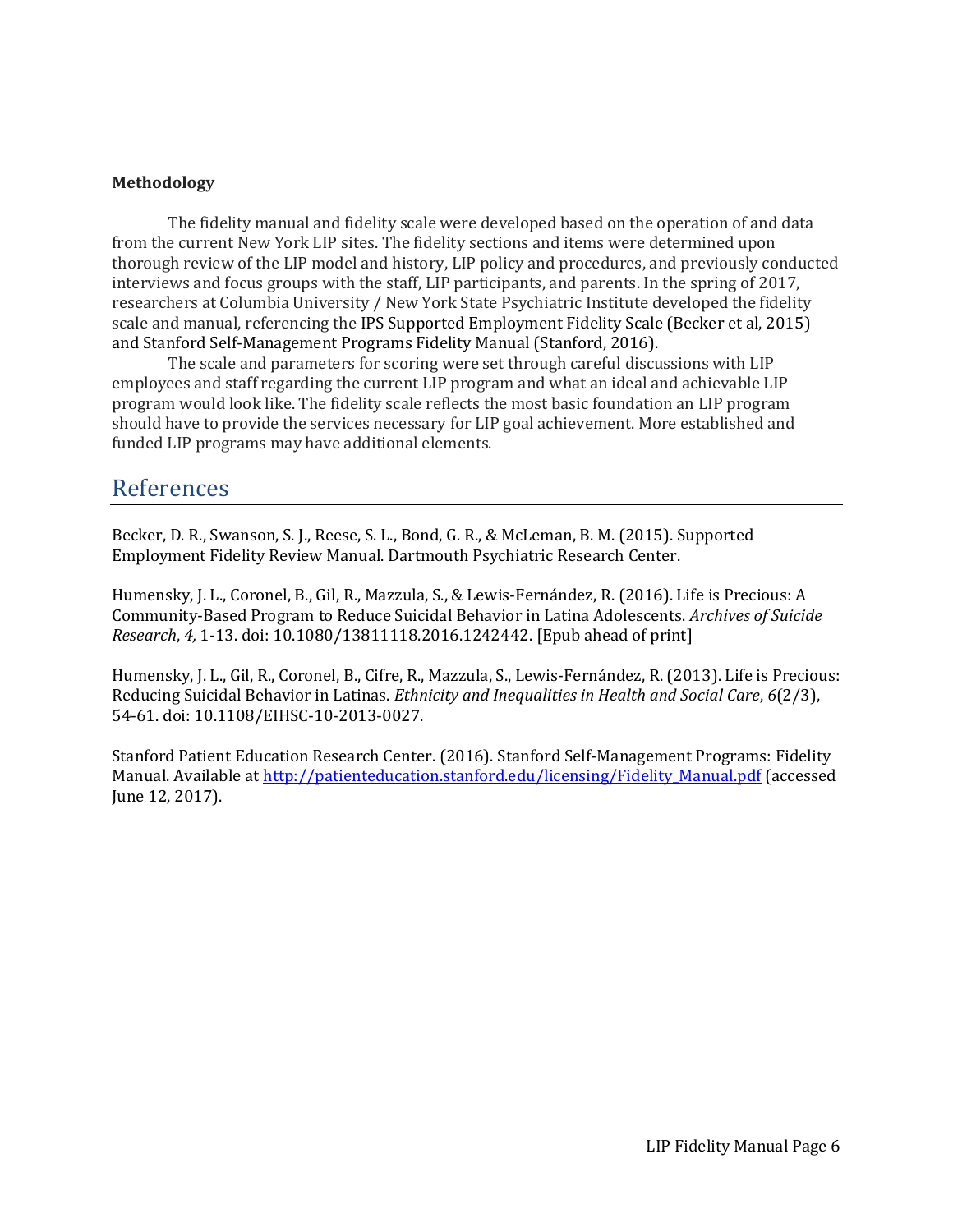# Chapter 2: Preparing for the Fidelity Site Visit

#### **Planning Process**

To prepare for the site visit, reviewers must first determine which fidelity items are to be reviewed. Baseline fidelity should be a full review, while following visits can focus on specific program areas. It is recommended that a full review should be conducted every 3 years. Fidelity items should be discussed with a contact person at LIP, especially in regards to staff turnover or any recent changes that have occurred and merit review. Then, a timeline and schedule should be created with the contact person.

#### **Sample LIP Fidelity Review Timeline**

| June 10    | Contact LIP point person. Send outline of fidelity activities and schedule the visit. |  |  |
|------------|---------------------------------------------------------------------------------------|--|--|
|            | Request necessary documentation prior to the visit.                                   |  |  |
| July 5     | Review the schedule to ensure that all necessary activities and items for review are  |  |  |
|            | included. Contact LIP if changes are required.                                        |  |  |
| July 11    | Call LIP point person to confirm the schedule and visit.                              |  |  |
| July 13-14 | Conduct the fidelity visit with at least two reviewers, and complete initial ratings  |  |  |
|            | for fidelity items.                                                                   |  |  |
| July 16    | Develop a consensus for the final anchors and scores.                                 |  |  |
| July 20    | Draft the fidelity report and share with other reviewers for feedback and edits.      |  |  |
| July 27    | Send the final report to LIP staff. The report should be available to everyone.       |  |  |
| August 10  | Conduct a meeting with LIP staff to summarize findings, discuss recommendations,      |  |  |
|            | and answer questions.                                                                 |  |  |

#### **Information to Request from LIP Site**

Prior to the LIP visit, request information that the reviewers may need. Examples of such documentation include:

- Names of LIP staff, position held, indication if they are full-time positions, assigned caseloads
- List of outpatient mental health treatment clinics used by participants
- List of schools LIP clients have attended in the past six months, including start/end dates of attendance
- Number of participants who have participated in assessments during the past four months (SIQ, RADS-2, FACES, TSCC, CSSRS) and month/year of the assessments
- LIP staff vacancies for the last six months
- Available documentation indicating types of services provided by case managers, music therapists, music teachers, and art therapists
- Available documentation indicating the locations of field trips provided by LIP to participants
- Copy of the LIP fidelity action plan or program implementation plan
- Access to at least 10 de-identified participant charts for documentation review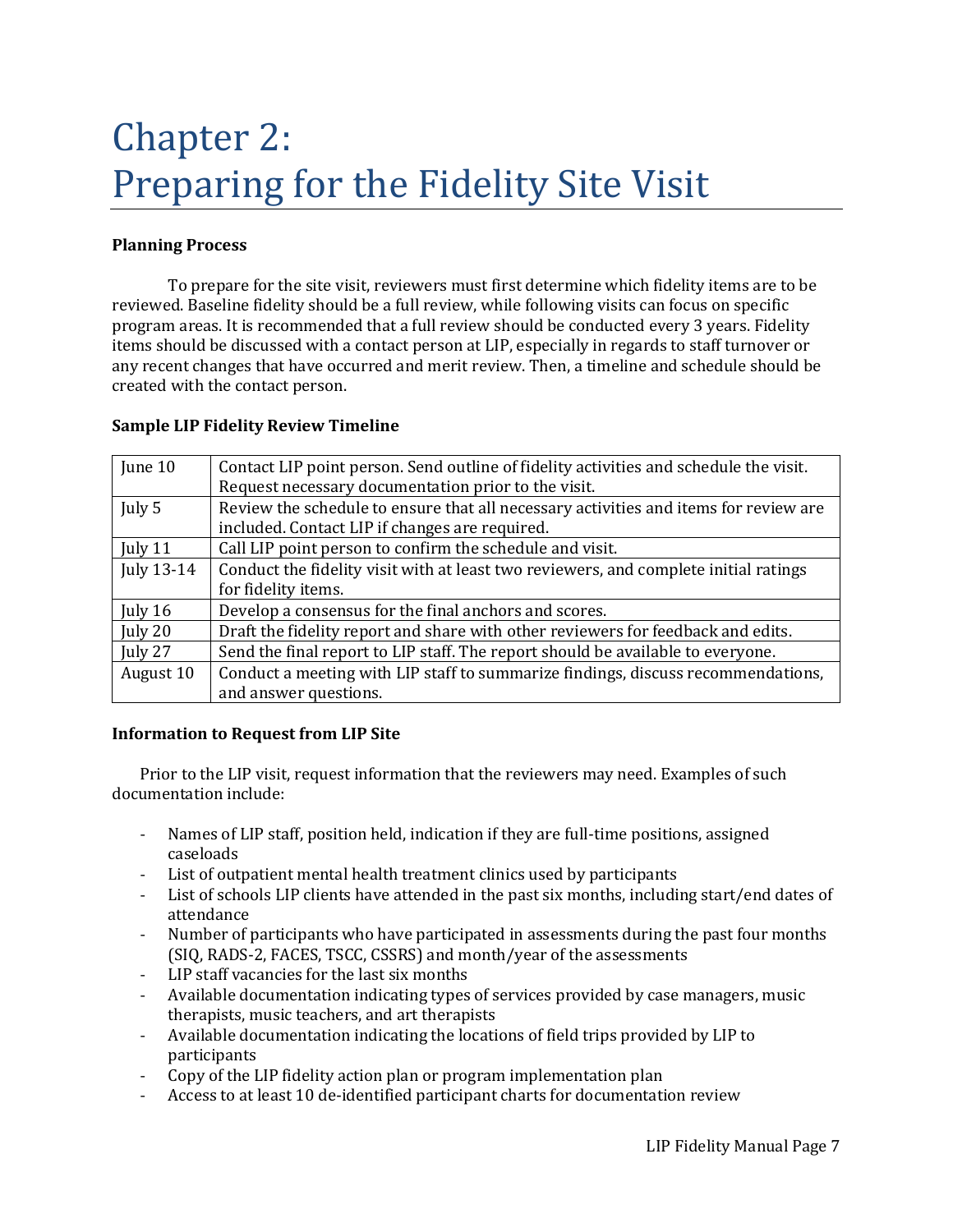- Case management logs and meeting minutes or reports regarding participant progress
- LIP participant attendance records for the past six months

\*Participant privacy must be protected. All materials should be de-identified prior to sharing with independent reviewers.

#### **Confidentiality**

LIP participants' privacy is protected under the Health Insurance Portability and Accountability act of 1996 (HIPAA). When in possession of any health records, reviewers must have signed confidentiality agreements from participants, participants' guardians, employees, and all persons involved. Personally identifiable information (PII), or the 18 HIPAA Identifiers, must be removed from all documents because this information could be used to identify, contact, or locate an individual. The 18 HIPAA identifiers are (Duke Office of Clinical Research, 2017):

- 1. Name
- 2. Address (all subdivisions smaller than state)
- 3. All elements (except years) of dates related to an individual (including birthday, admission date, discharge date, date of death, and exact age if over 89)
- 4. Telephone number
- 5. Fax number
- 6. Email address
- 7. Social Security Number
- 8. Medical record number
- 9. Health plan beneficiary number
- 10. Account number
- 11. Certificate or license number
- 12. Vehicle identifiers and serial numbers
- 13. Device identifiers and serial numbers
- 14. Web URL
- 15. Internet Protocol (IP) Address
- 16. Finger or voice print
- 17. Photographic image, not limited to images of the face
- 18. Any other characteristic that could uniquely identify the individual

#### **Sample Schedule for the LIP Fidelity Review**

The schedule should remain flexible and tailored to the goals of the fidelity review and which items need to be reviewed. Reviewers can focus on observation of activities, interviews with LIP staff and participants or family members, and review of a random sample of LIP participant charts.

#### **DAY ONE**

| 8:30  | LIP Supervisor and Director: Overview of LIP and services |
|-------|-----------------------------------------------------------|
| 9:00  | Interviews with case managers / therapists / staff        |
| 11:00 | Interviews with family members of participants            |
| 12:15 | Lunch                                                     |
| 1:00  | Interview LIP's executive leadership                      |
| 3:00  | Interview LIP supervisor                                  |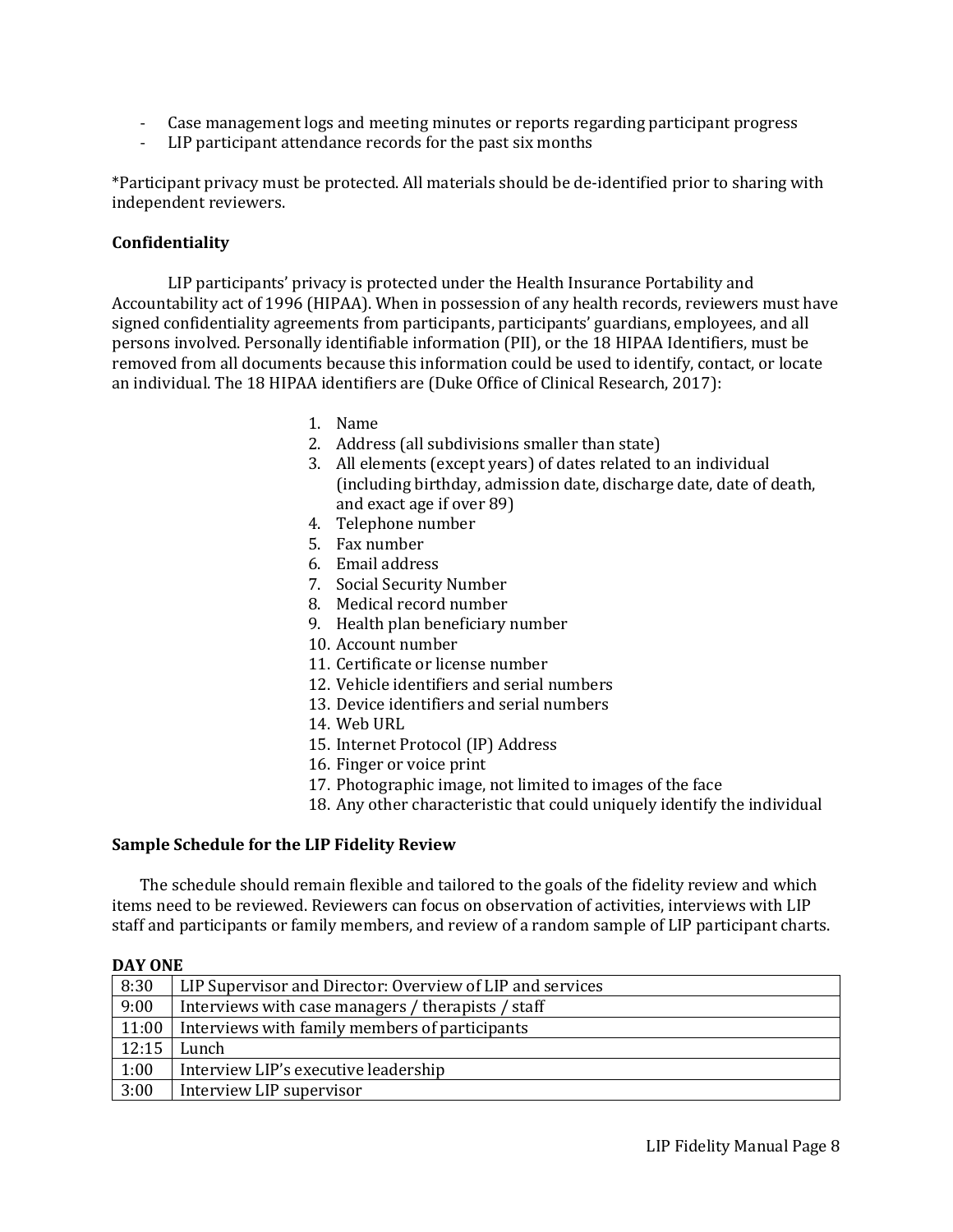| 3:30 | Observe case manager meet with participants                  |
|------|--------------------------------------------------------------|
| 4:30 | Observe Supported Education Services and Wellness Components |
| 6:00 | Observe Creative Expression Therapy                          |
| 7:00 | Break for the day                                            |

#### **DAY TWO**

| 9:00  | Observe case manager meet with school counselor, teacher, or principal          |
|-------|---------------------------------------------------------------------------------|
| 10:00 | Review random sample of at least 10 records for participants                    |
| 12:00 | Lunch                                                                           |
| 12:45 | Interview individual case manager to collect data not observed                  |
| 1:30  | Interview an outpatient mental health therapist who works with LIP participants |
| 2:00  | Additional interviews and investigations                                        |
| 4:00  | Complete fidelity visit                                                         |

### References

Becker, D. R., Swanson, S. J., Reese, S. L., Bond, G. R., & McLeman, B. M. (2015). Supported Employment Fidelity Review Manual. Dartmouth Psychiatric Research Center.

Duke Office of Clinical Research. (2017). *The 18 HIPAA Identifiers. Retrieved from https://medschool.duke.edu/research/clinical-and-translational-research/duke-office-clinicalresearch/irb-and-institutional-14.*

Stanford Patient Education Research Center. (2016). Stanford Self-Management Programs: Fidelity Manual. Available at [http://patienteducation.stanford.edu/licensing/Fidelity\\_Manual.pdf](http://patienteducation.stanford.edu/licensing/Fidelity_Manual.pdf) (accessed June 12, 2017).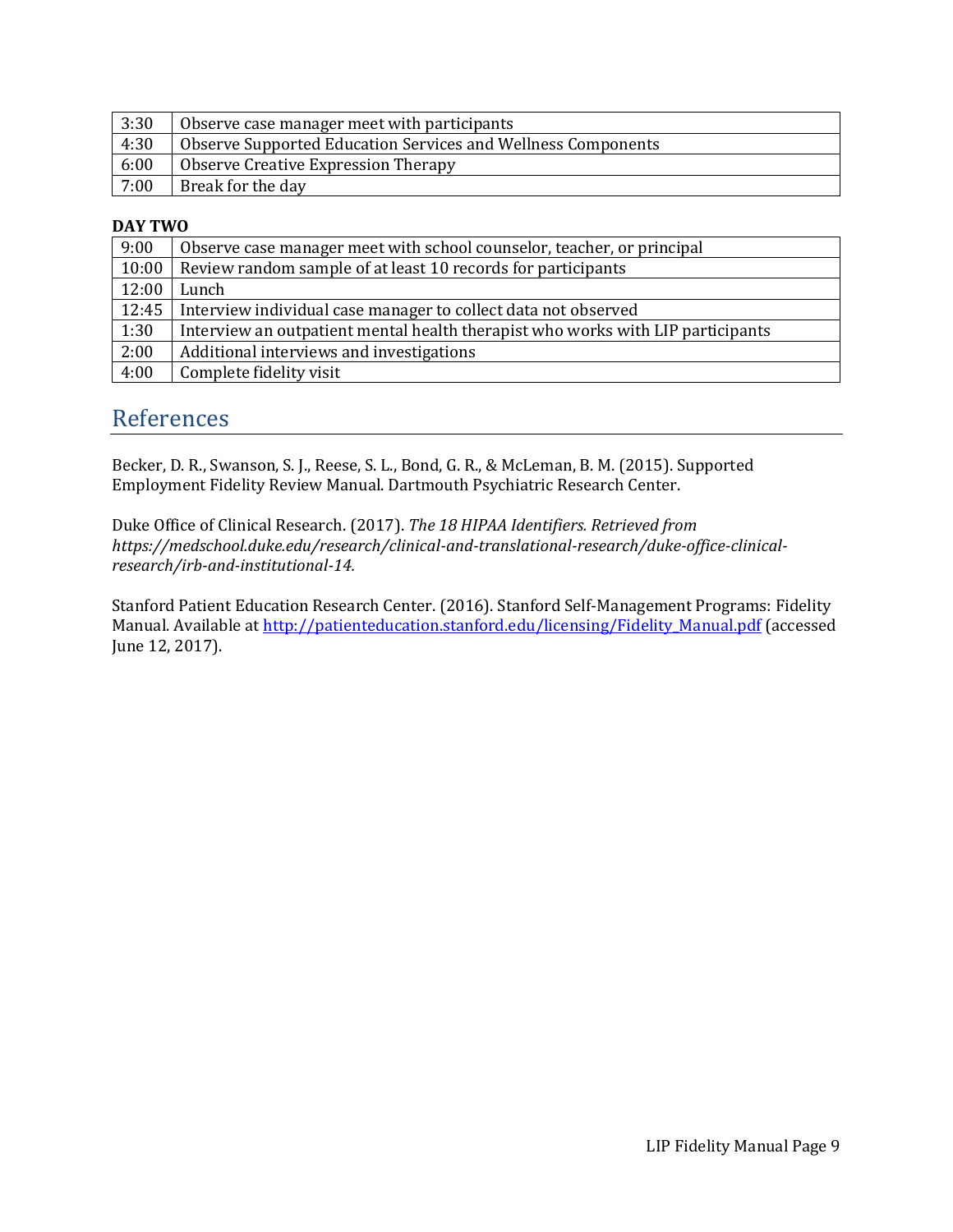# Chapter 3: Fidelity Site Visit and Report

#### **Overview**

The goal of the site visit is to gain as much information as many sources as possible. Reviewers should be flexible and courteous when they interact with LIP staff and participants. Reviewers should not participate in any of the activities such as cooking, art therapy, or music lessons, but act as an outside observer. During interviews, reviewers should use open-ended questions and reflective statements, being cautious of leading questions. Because of the population of LIP participants and parents, at least one reviewer should be bilingual in English-Spanish.

Semi-structured interviews to be conducted with participants and parents can be found in the Appendix. A template for chart reviews and an example can also be found in the Appendix. Reviewers should note that LIP participants receive outpatient mental health treatment externally from LIP. These medical and attendance records are not stored at LIP; therefore, the reviewers may investigate such information via interviews or chart reviews.

#### **Completing the Fidelity Visit and Fidelity Report**

Upon completion of the fidelity visit, the reviewers should check for any missing information because each fidelity item must have a score. Reviewers should aim to collect all information and fix erroneous or conflicting data within a week of the fidelity visit, while everything is still fresh in their minds. Reviewers should continue to contact the LIP point person. Once all information is gathered, reviewers should meet to compare their ratings for each fidelity item, debate on the scorings, and reach a consensus on the final fidelity scores for the report. The reviewers should then write the report with realistic recommendations for improvement, and send it to the LIP contact person within a three-week period.

### References

Becker, D. R., Swanson, S. J., Reese, S. L., Bond, G. R., & McLeman, B. M. (2015). Supported Employment Fidelity Review Manual. Dartmouth Psychiatric Research Center.

Stanford Patient Education Research Center. (2016). Stanford Self-Management Programs: Fidelity Manual. Available at [http://patienteducation.stanford.edu/licensing/Fidelity\\_Manual.pdf](http://patienteducation.stanford.edu/licensing/Fidelity_Manual.pdf) (accessed June 12, 2017).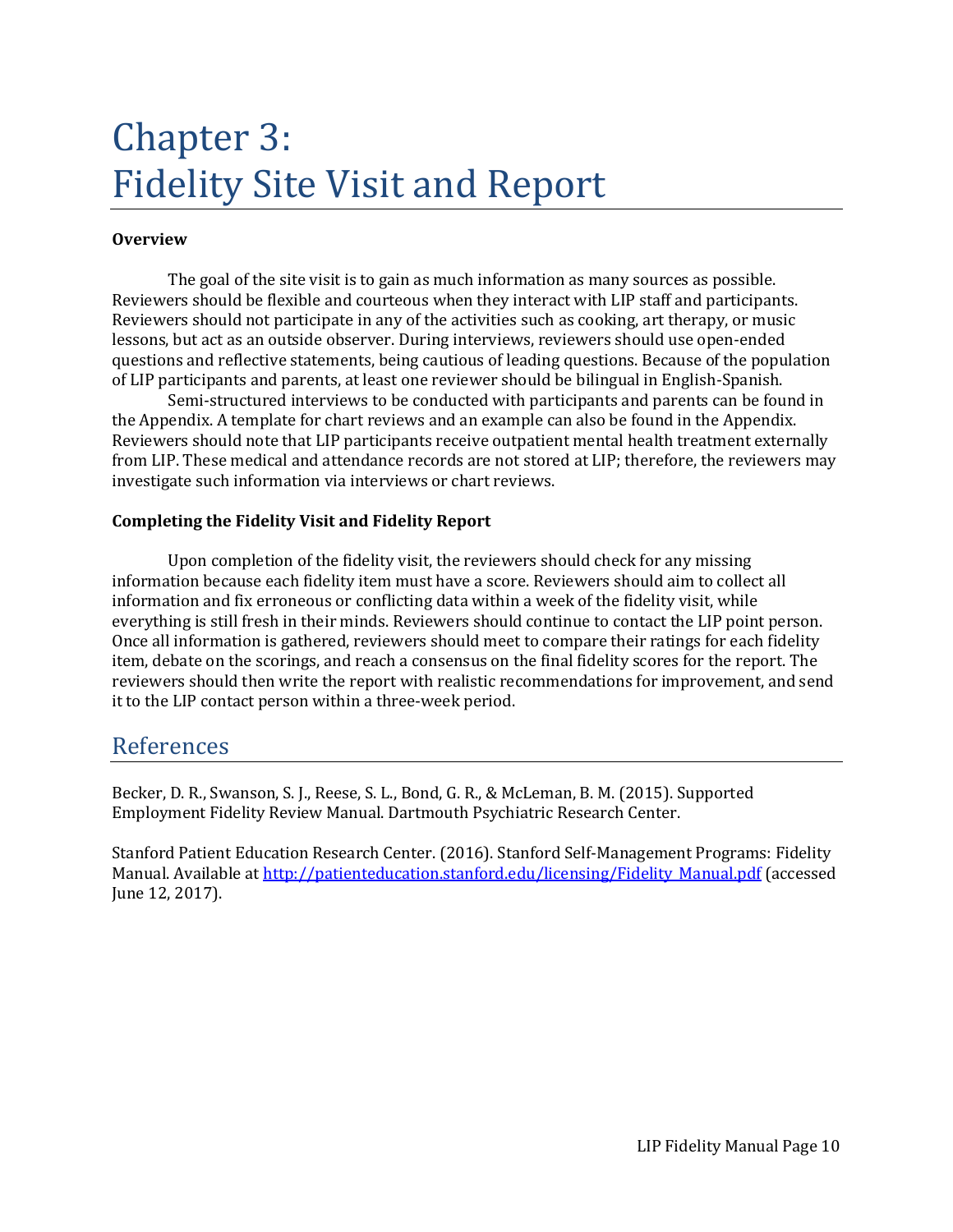# Chapter 4: Life is Precious Fidelity Items

The LIP Fidelity Scale is divided into six main sections: Staffing, Integration with Outpatient Mental Health Services, Integration with Educational Services, Family Support Services, Other Program Activities, and Program Infrastructure. These sections are further divided into individual items. Each item is rated on a 5-point Likert scale, ranging from 1 (no implementation) to 5 (full implementation), with intermediate numbers representing progressively greater degrees of implementation. The scores provide the basis on which reviewers make recommendations and compare one LIP site to another.

#### **STAFFING**

#### **1. Caseload size**

**Explanation:** Case managers have individual caseloads of LIP participants. Each case manager should have an average of 10-15 active cases.

**Rationale:** *Case managers with large caseloads have difficulty monitoring regular contact with clients and providing sufficient services to meet fidelity standards. Caseload sizes of 10-15 active cases or fewer are manageable and allow case managers time to provide effective LIP services to people. Reviewers investigate the interactions case managers have with the participants: meet with participants regularly, completes documentation for people on the caseload, contact participants' counselors and teachers and communicate with the parents regularly.* 

*Case managers may keep both a caseload list of participants who attend LIP regularly and a list of people who do not show up regularly. They should have just one caseload list. They can use the following guidelines to help programs define caseloads in a consistent manner:*

*- Open cases include participants who have attended LIP at least once in the past 90 days.* 

*- A case may remain inactive for a maximum of 90 days.* 

*- Closed cases include participants who have not attended LIP at least once in the past 90 days, or have expressed their desire to leave the program in person and in writing, with consent from a parent/guardian.* 

*Ideally, case managers would work as a team on some of the same clients; however, each participant should be assigned a primary case manager. Furthermore, some case managers may rotate among several LIP sites. This is not recommended, as there are added benefits of consistency when a specific case manager works at a given site.* 

#### **Example:**

Caseload sizes vary by case manager, for example, 24, 20, and 26 participants per case manager. The average caseload is 23, and therefore the rating is 2.

#### **To calculate the score for this item:**

Add the number of people who are assigned to each case manager and divide by the number of fulltime equivalent case managers. Score using the 1-5 anchors as appropriate.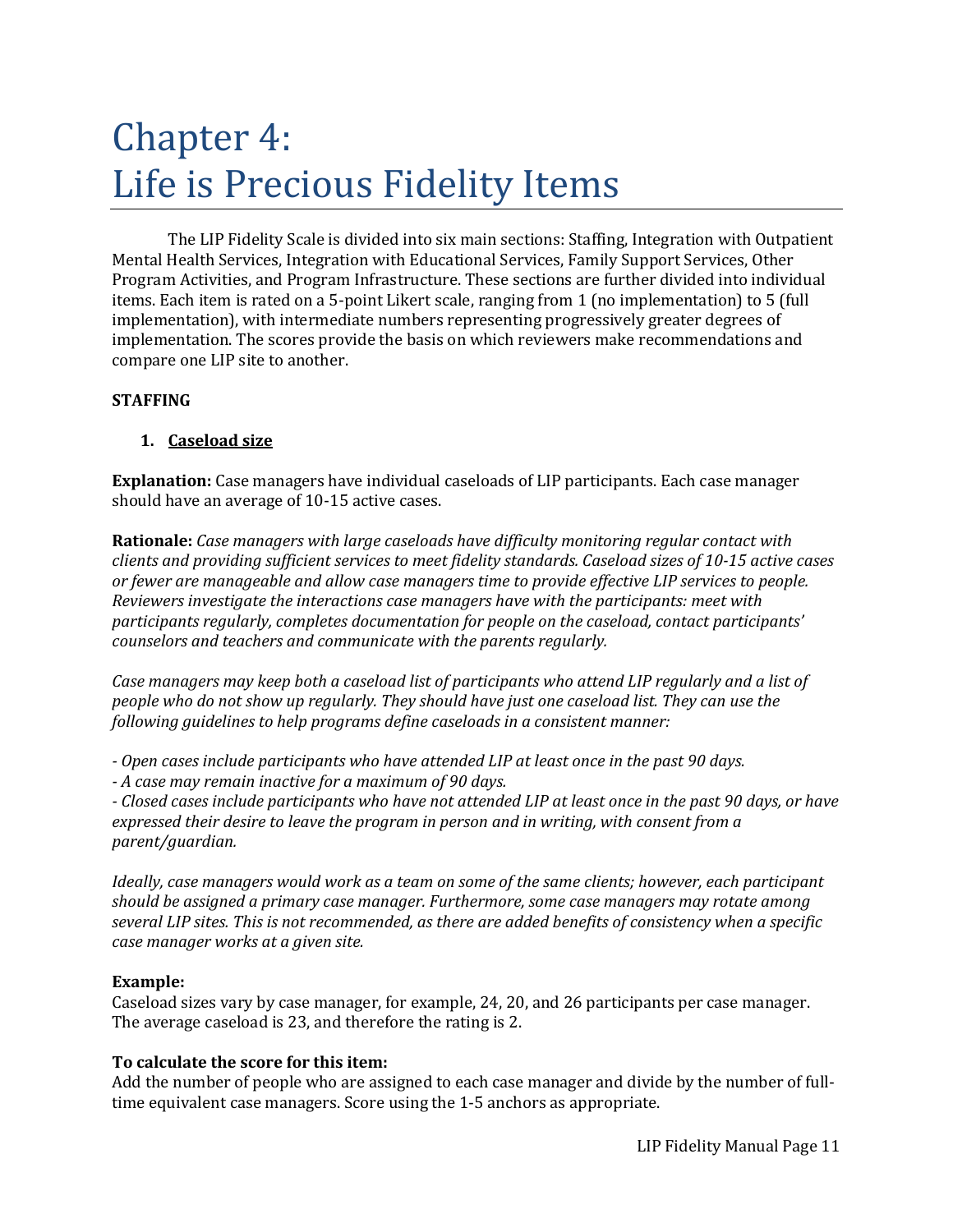#### **2. Case Management Staff**

**Explanation:** Case managers mainly provide case management services and responsibilities as listed in the job description, including but not limited to, home visits, school visits, group facilitation, individual help, and coordination with the outpatient mental health clinics. There is a minimum of 2 case managers at the site. Due to a case manager's already robust work load, it is important that they are able to focus on key case management services and provide care for participants and families.

**Rationale:** *Case managers who serve multiple roles (e.g. administrative or outreach roles) often lack time to become effective case managers. They are spread too thin with responsibilities beyond their scope of practice.* 

*When meeting with different people during the fidelity visit, take note of any non-case managerial duties. For example, a client may share that the case manager is helping with grocery shopping and nutrition for the Wellness component of LIP. Especially in new LIP sites, case manager may share many of the responsibilities of other employees such as tutors, and get involved during group sessions with therapists.* 

#### **Example:**

On a team of 2 case managers, one full-time case manager spends 1 day a week providing case management services, but the other four days a week performing administrative functions as a result of a vacancy in the program director position. The other full-time case manager provides case management services five days a week. Therefore, the first case manager spends 20% of her time providing case management services, and the other spends 100% of his time providing them. The average is 60%; therefore, the item is rated 2.

#### **To calculate the score for this item:**

Determine the percentage of time each case manager provides case management services. Add the percentages and divide by the number of case managers. Score using the 1-5 anchors as appropriate.

#### **3. Creative Expression Therapy Staff**

**Explanation:** Each creative expression therapist mainly carries out all phases of creative expression therapy, including curriculum planning, engagement, group sessions, assessment, report completion, and shopping for supplies. However, because the LIP program is a small, many therapists are also pulled into other roles such as conflict resolution and management, homework help, cooking, and individual counseling. It is understood at hiring that licensed therapists will not solely be working in their field of therapeutic services. In comparison to the anchors for case management staff, the anchors for creative expression therapy staff are lower because the sensitive relationship the therapists build with LIP participants could call for activities and responsibilities outside strict therapy services.

#### **Example:**

On a team of 3 creative expression therapy staff, one part-time art therapist spends 2 out of 3 days working in art therapy and one day providing outreach activities. One part-time music therapist spends 3 out of 3 days working in music therapy, and the second part-time music therapist spends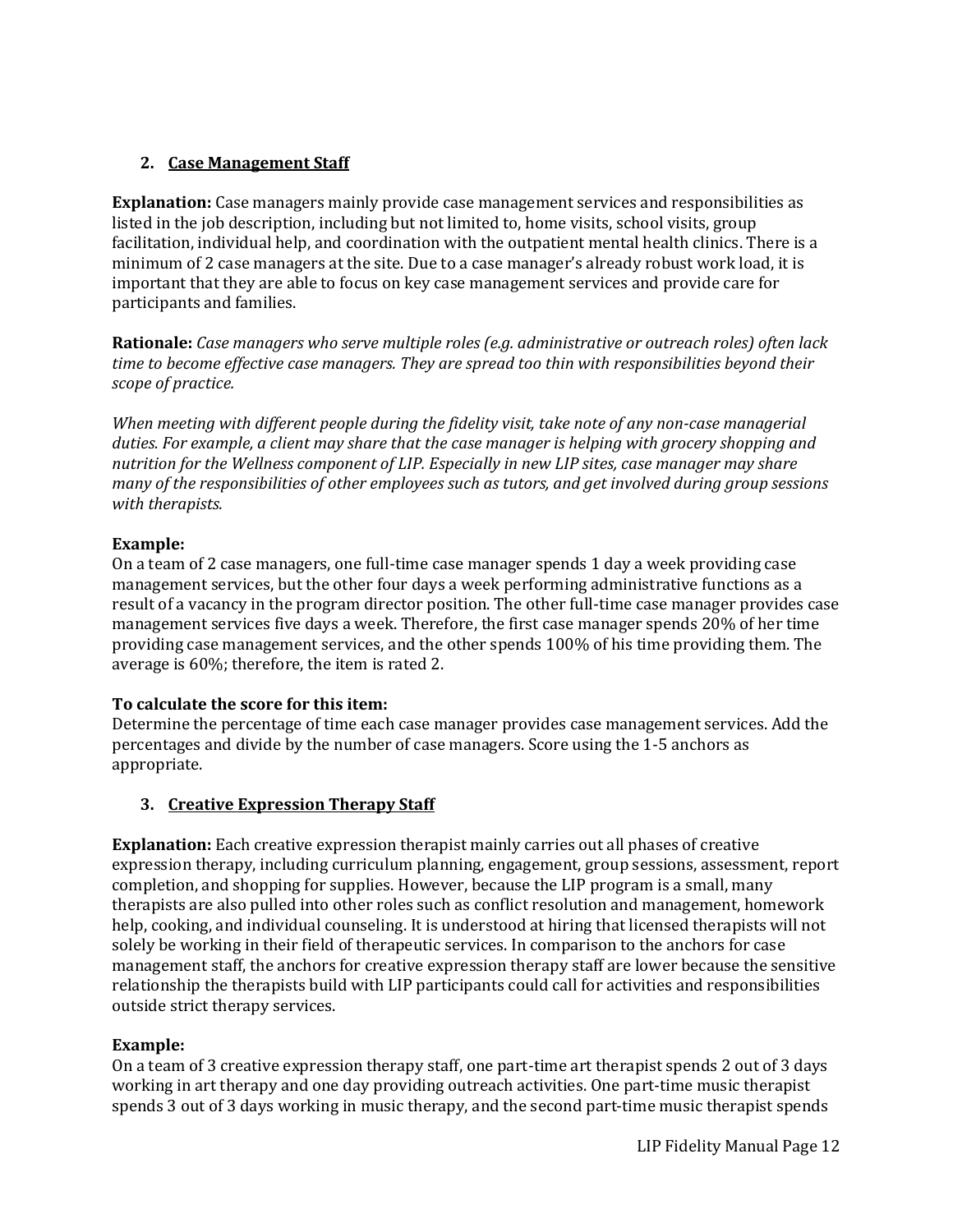2 out of 3 days working in music therapy, with the other devoted to providing intake assessments for new participants. Therefore, two staff spend 66% of their time in creative expression therapy while one staff spends 100% of the time. The average is 77%; therefore, the item is rated 4.

#### **To calculate the score for this item:**

Determine the percentage of time each therapist provides therapeutic services. Add the percentages and divide by the total number of therapists. Score using the 1-5 anchors as appropriate.

#### **4. Staff to Participant Ratio and Group Size**

**Explanation:** As LIP staff is responsible for adolescents with suicidal ideation or a history of suicidal attempt or self-harm who may be sensitive, there should be a low staff to participant ratio to ensure that LIP participants get the attention they need. The ideal ratio is 1 staff for every 4 participants.

**Rationale:** *Considering that the participant population can be sensitive and have joined LIP because of a history of self-harm or suicidal attempt or ideation, keeping a small staff to participant ratio and group size is important. Staff should be aware of the environment and where the participants are.* 

#### **Example:**

Comparing the participant attendance records and the staff timesheets, the reviewer sees this:

| Participants | <b>Staff</b> | <b>Calculated Ratio</b> |
|--------------|--------------|-------------------------|
|              |              |                         |
|              |              | س ر                     |
|              |              | n                       |
|              |              |                         |
|              |              |                         |

Then, the average of the ratios for that week is 7 and the item is rated a 3.

#### **To calculate the score for this item:**

Find the ratio or staff to participants by dividing the # participants by the # staff. Then, take the average of the calculated ratios.

#### **INTEGRATION WITH OUTPATIENT MENTAL HEALTH SERVICES**

#### **5. Receipt of Outpatient Mental Health Services**

**Explanation:** LIP participants are receiving monthly outpatient mental health services with a therapist and psychiatrist, or as needed. If the participant does not have a designated clinic, therapist or psychiatrist due to medical insurance changes or the switching of a clinic, the case manager and participant must be actively looking for an outpatient mental health service. Case manager is keeping up to date with clients' progress with outpatient mental health services.

NOTE: The reviewers will not be able to obtain clinical records from the external therapist during the fidelity assessment.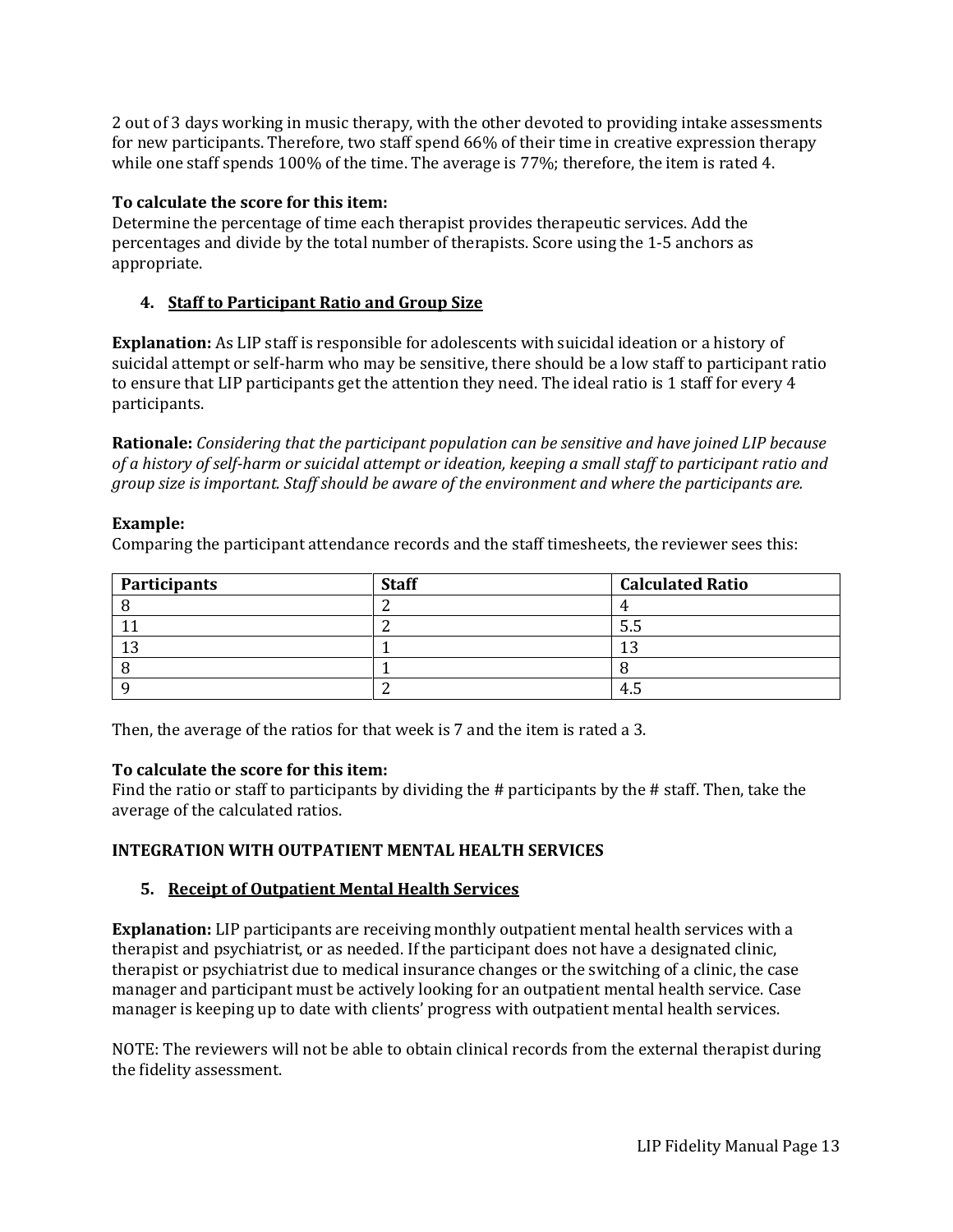**Rationale:** *The LIP program itself does not provide mental health services and psychiatric treatment for participants. Rather, it is an after-school program that brings a holistic cultural mode of care to the individual. Therefore, participants must be receiving outpatient mental health services elsewhere to meet with psychologists, psychiatrists, and therapists, and possibly be prescribed medications. If a participant does not have a psychiatrist or psychologist, LIP must help her get outpatient mental health services within a one-month time frame.* 

#### **Example:**

All of the participants currently have a psychiatrist and a clinic that they go to. However, one is contemplating changing her psychiatrist because she is never at the office when the participant or the participant's mother wants to see her. This item is rated a 5 because everyone has a clinic, despite the fact that one wants to switch her clinic. She is still complying with her treatment plan at the time of the fidelity review. The case managers can work with the participant to find a place that better suits her needs.

#### **To calculate the score for this item:**

Calculate the percentage of participants who are compliant with their treatment plans and receive outpatient mental health services. Then, refer to the scoring chart.

#### **6. LIP Communications with Outpatient Mental Health Providers**

**Explanation:** Outpatient mental health services is a core component of the LIP program. Therefore, case managers must stay updated on participants' progress and maintain a good level of communication with clinicians. That way, case managers can tailor LIP services for the individual participant and provide optimum care. Case managers should contact mental health providers at least monthly for all participants on the caseload.

**Rationale:** *Case managers should stay updated on issues or problems that arise, and any changes in the mental health treatment regimen. In addition, it is helpful for mental health providers to understand what the LIP program is and how it can add to outpatient therapy. Therefore, case managers should regularly contact the providers and stay up to date.*

#### **Example:**

Between the two case managers working at an LIP site, one has contacted all of the participants' therapists in the past month and has spoken with them. The other, however, has successfully contacted half of the participants' therapists. The average between the two is 75%; the item is scored a 4.

#### **To calculate the score for this item:**

First, calculate the percentage of participants for whom the case manager has contacted the outpatient mental health provider. Then, take the average of the percentages. Refer to the anchors in the scoring chart.

#### **INTEGRATION WITH EDUCATIONAL SERVICES**

#### **7. Proportion of Participants Enrolled in School**

**Explanation:** One of the inclusion criteria for LIP participation is enrollment in school. All participants must either be enrolled and attending school, or LIP staff should be actively helping the participant to find a school and get her enrolled within a one-month time frame.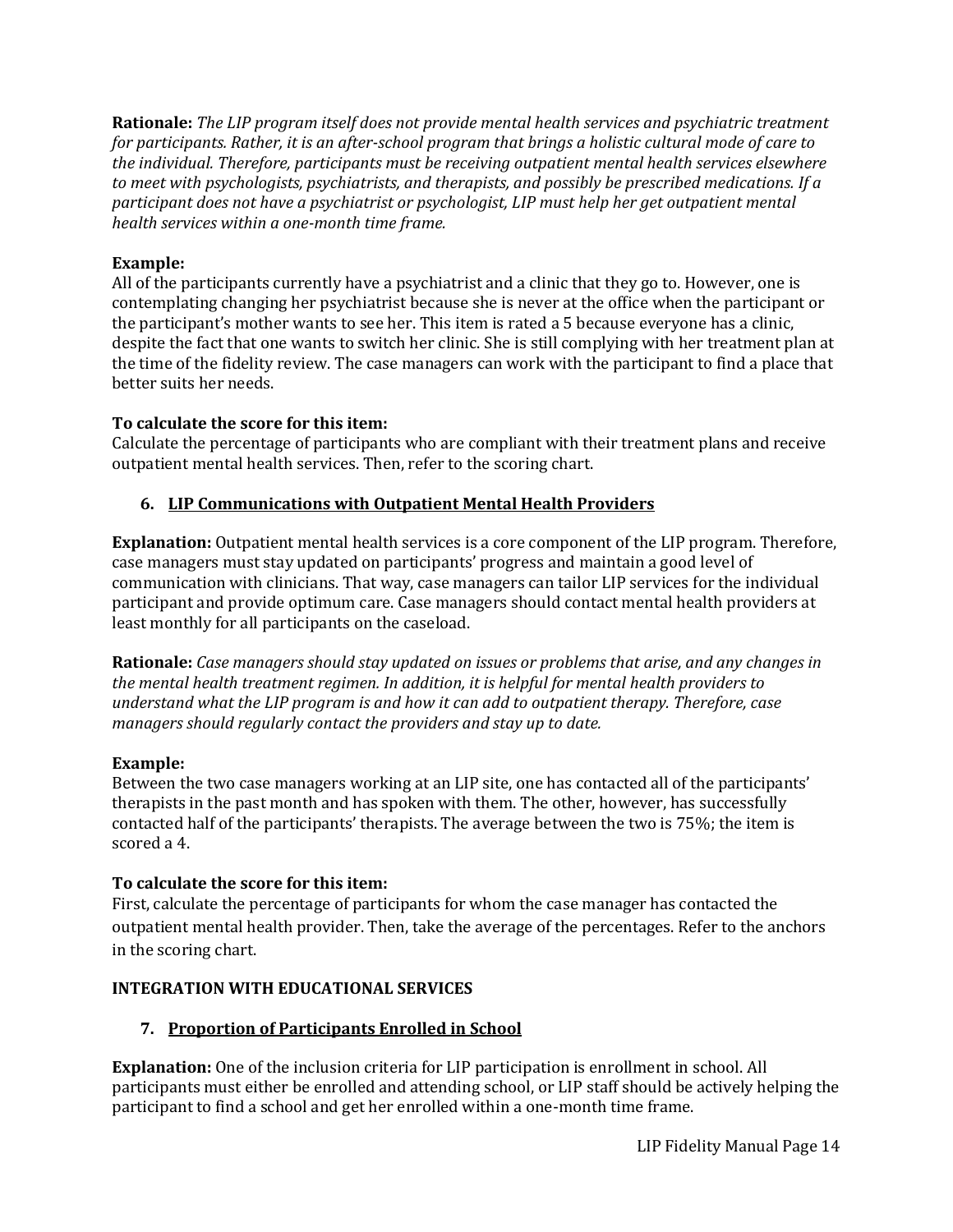**Rationale:** *Academic excellence and supported education services are a core component of the LIP program with the belief that the participants should continually be learning, and that LIP can aid them into achieving their future goals. For participants to be able to seek further education or career goals, they need to be enrolled in school. If they are not currently in school, LIP case managers should be helping the participant and her family to find a school that is a good fit for her within a month's time.* 

#### **Example:**

There are 20 girls at an LIP site. Eighteen of the girls are currently enrolled and attending school while two are new and just moved from Mexico. The LIP case manager has helped one do school visits with her grandma and has found a school within 2 weeks of LIP intake. The other, however, had her intake 5 weeks ago, and still does not have a school. This item is rated a 4 because while two girls are not enrolled in schools, one is actively looking and within the one-month time frame.

#### **To calculate the score for this item:**

Calculate the percentage of participants enrolled in school or actively looking for options. Then, refer to the scoring chart.

#### **8. Providing Guidance on Supported Educational Services**

**Explanation:** Supported education services extend beyond tutoring. Case managers and LIP staff also provide assistance with school applications and enrollment, build relationships and liaisons with school officials, help with resume writing and summer job or internship applications, and assist with higher education and career planning. Participants have access to such services on a daily basis, and case managers reach out to individuals who are not as active in attending LIP after school.

**Rationale:** *In addition to homework, participants may want help with standardized tests (ie. SAT or ACT), college applications, scholarship applications, college search, or even the financial aid process. Case managers and LIP staff should help the participants on a regular basis on achieving their goals, and boosting their self-esteem and confidence with positive academic progress.* 

#### **Example:**

Fifteen participants show up at LIP. They all have their own summer internship applications or college application essays to work on. However, due to low staffing, LIP is only able to provide support to 8 of them, and promise the other girls that they will get first priority in help the following day. This item would be rated a 5 because although not everyone received help that day, they all receive help on a weekly basis, at a minimum.

#### **To calculate the score for this item:**

Calculate the percentage of participants who receive supported educational services whenever they are at LIP. Then, refer to the scoring chart.

#### **9. Speed with which LIP Staff Respond to Problems at School**

**Explanation:** Case managers have relationships with guidance counselors, principals, and teachers at schools because they conduct school visits for all of their participants. As case managers build trust and rapport, they are better able to respond to participants' problems at school, which must be addressed immediately, or within 1 business day. When participants have the trust to disclose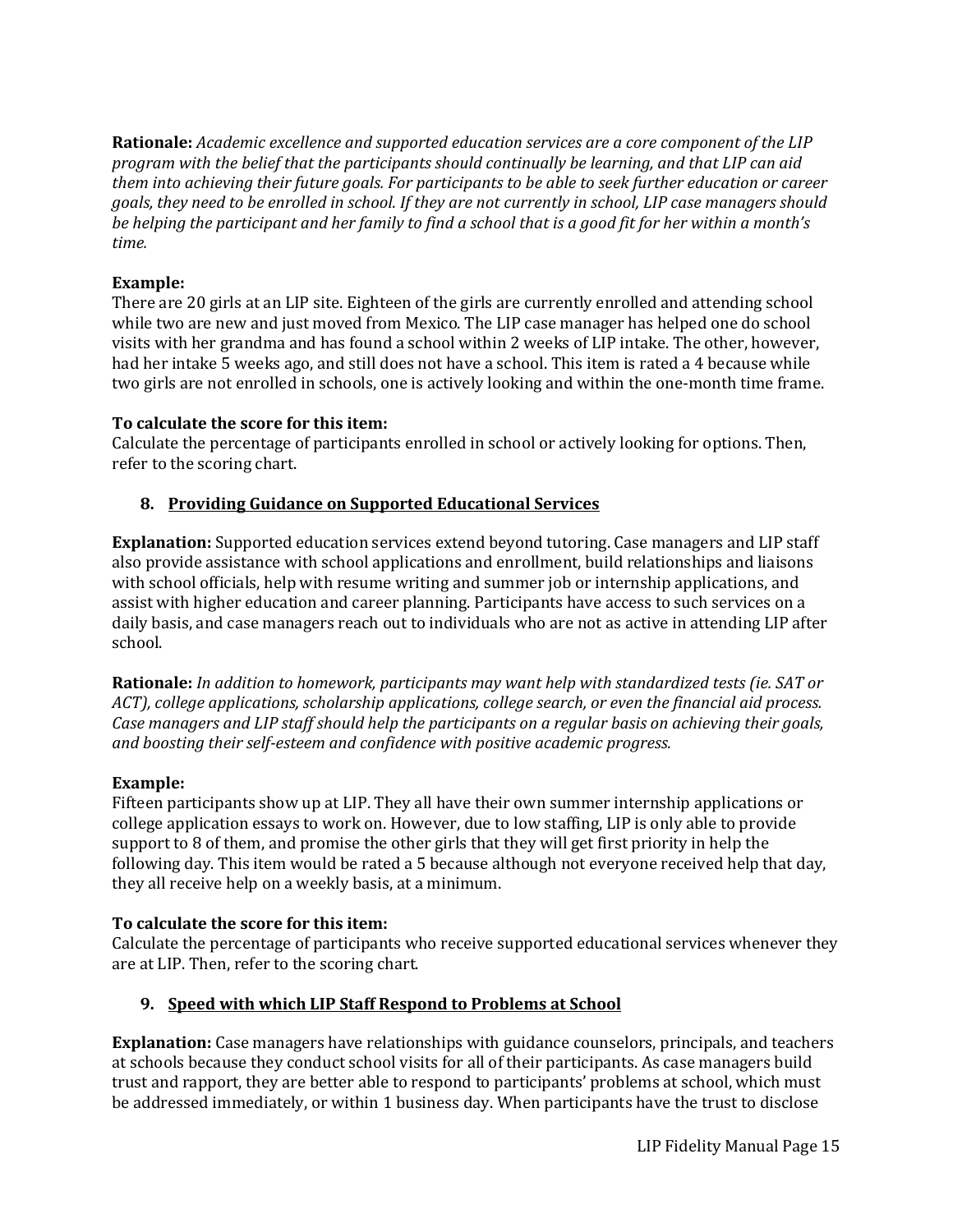problems or issues with LIP staff such as bullying, staff must take these reports seriously and contact school personnel right away to solve the issues.

**Rationale:** *LIP participants can be emotionally sensitive, as they have attempted suicide, have suicidal ideation, or perform self-harm. Some have reported a history of abuse or bullying. In order to provide effective treatment and security both at LIP and at school, case managers and LIP staff need to work promptly to resolve problems that may arise at school. As education is deemed important and part of the treatment process, participants have the right to feel comfortable in the learning environment.* 

#### **Example:**

One participant reports a bullying situation to Case Manager A. The case manager makes a mental note to call the school and talk to the guidance counselor regarding the problem; however, four more participants arrive and it is time for a group session. As the case manager is the only staff available at the site, he puts off the phone call for later. After LIP is over, the case manager writes and submits his reports, but forgets to call the school. The next day, he remembers what the participant had told him and makes the call. This item is rated a 4 because the case manager responded to the problem within 2 business days.

#### **To calculate the score for this item:**

Calculate the average response time for school-related problems that participants have disclosed, and refer to the scoring chart.

#### **10. School Visits**

**Explanation:** Case manager performs an initial school visit at intake, and contacts the school regularly to get updates on the participant's academic performance and behavior at school. The case manager maintains regular communication with the participants' schools by conducting school visits every marking period or outreach to the schools over the phone.

**Rationale:** *Both LIP and school employees can provide the right resources and aid to a student when they understand the big picture. If school employees understand the LIP program and are aware that a student attends, they can better help the student be successful in school. In the same way, LIP can better help the student if case managers know the situation at school, any problem behaviors, or grades. By performing school visits every marking period, the case manager not only builds rapport with the schools but also collects participant information such as attendance and grades.* 

#### **Example:**

All participants received a school visit by a case manager every marking period and all files have been updated with academic information. This item is scored a 5.

#### **To calculate the score for this item:**

Find the frequency of school visits performed by case managers, and the frequency of contacts such as emails or phone calls. Refer to the scoring chart.

#### **11. Utilization of Tutoring**

**Explanation:** All participants are offered assistance with homework, standardized tests, and academic work. Clients are provided tutoring services from paid LIP tutors or volunteer tutors. A tutor is present at the LIP site at least once a week. On days when the tutor is not present, LIP case managers and staff aid in educational services, as needed. When participants express the need to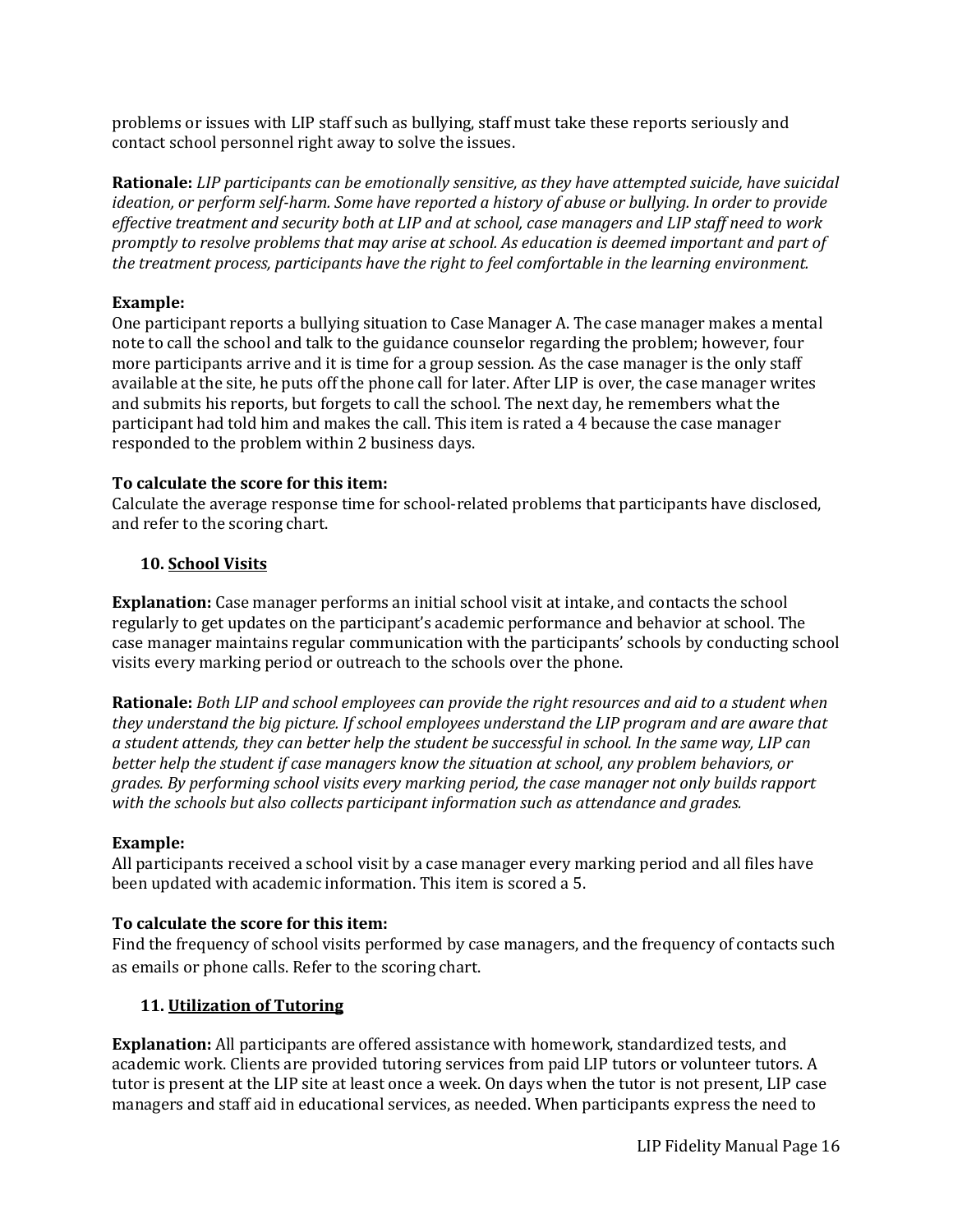work one-on-one for homework assignments or exam studying, LIP staff accommodate the participants.

**Rationale:** *Some LIP participants have explained that while they cannot follow the teacher at school, they understand school concepts better once a tutor has worked with them one-on-one on a problem. With tutoring, participants can improve their grades at school and as a result, boost their selfconfidence as well.* 

#### **Example:**

Four girls show up at LIP. Three work on homework assignments, with the tutor rotating among them. One explains that she does not have any homework to work on; because the tutor is aware that she has not worked on an assignment all week, she urges the participant to go on the computer and read current events until it is time for Group. This item gets a score of 5.

#### **To calculate the score for this item:**

Find the percentage of participants who receive tutoring services at least once a week, and refer to the scoring chart.

#### **FAMILY SUPPORT SERVICES**

#### **12. Utilization of Family Support Services**

**Explanation:** The parents and family members of LIP participants are actively involved with LIP family events such as Family Day, and utilize LIP services. Family Support Services include, but are not limited to, help with ACS cases, assistance with court hearings, assistance with employment, housing, or attaining food stamps, and workshops for parents. Family members or legal guardians attend at least one Family Day per month. The case manager communicates with the guardian on a weekly basis. LIP also offers seminars and activities tailored to the participants' parents to foster communication and better understanding of what the adolescents are going through.

**Rationale:** *Helping the parents and improving the situation at home helps the adolescent. When the adolescent has a stable, comfortable environment to return to at the end of the day, they may feel safer and more continuity. LIP employees aid the family members navigate through the healthcare system, education system, and even the legal system when needed. Because many parents do not speak English, LIP case managers and staff may accompany the parents when they need to sign paperwork or discuss issues with counselors. This not only helps the family resolve problems, but also helps build a trusting relationship between the parents and LIP.*

#### **Example:**

Case manager A accompanies Parent B to the parent-teacher conference at school because Parent B does not speak English. Rather than skipping out on the conference altogether, Parent B is encouraged and can attain updates about her daughter's performance and behavior at school. Similarly, case managers help the parents who ask for it and follow up with them, as recorded in the charts, and perform outreach on a weekly basis to all parents. This item is scored a 5. Note that if a parent has not expressed a need for extra support, it is not necessary for case managers to provide them. However, there should be records of outreach to the parents and regular communication.

#### **To calculate the score for this item:**

Count the total number of participants. Then, count the total number of participants who have received family support services (including regular contact and phone calls). Find the percentage of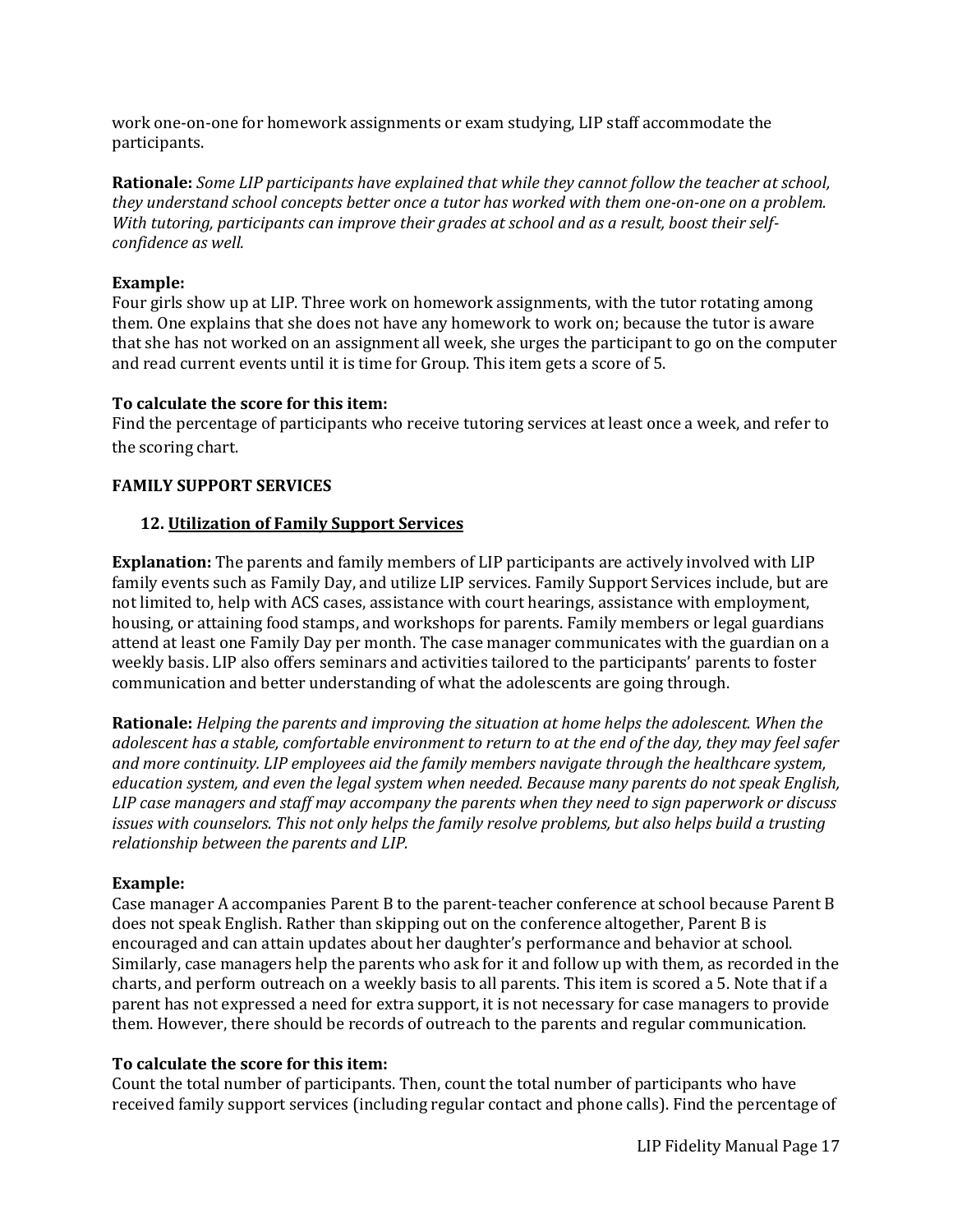those receiving the service and refer to the scoring chart for the item score.

#### **13. Speed with which LIP Staff Respond to Problems with the Family**

**Explanation:** When participants approach case managers or LIP staff to disclose problems or issues going on at home, the staff respond immediately, within one business day, and look for ways to resolve the problem or manage the conflict.

**Rationale:** *Case managers are in a unique position in that they work with both the participant and parent. Because they have built trust and rapport with the child and the parent dyad, they can help with conflict management and problems within the family. They can also work with the clinicians (with permission for disclosure) or create a group session with topics relevant to family problems. Timing and speed of the resolution is important as LIP views the family as part of the support network for the participants. Therefore, case managers need to view problems with urgency and immediately respond to the problem.*

#### **Example:**

A participant pulls her case manager aside during an art therapy session and confides that there are problems going on at home. The case manager asks the administrative assistant who is entering data into the computer to watch the group session for a moment, and immediately contacts the participant's legal guardian to tackle the issue. This item gets rated a 5.

#### **To calculate the score for this item:**

Calculate the average response time for family-related problems that participants have disclosed, and refer to the scoring chart.

#### **14. Parental Participation and Engagement**

**Explanation:** LIP encourages parents and guardians to participate in program activities, interact with case managers, and get build relationships with LIP. Such interactions could range from speaking over the phone, stopping by the LIP office, asking for a letter of recommendation, making photocopies, etc.

**Rationale:** *Evidence from scientific research and responses from an earlier LIP survey reveal that parental engagement is important during the treatment process as family can act as a support system, and that patients can attain better results with fewer medical errors when the parents are involved in the child's treatment plan. Furthermore, by encouraging parental participation, even if it entails a quick five-minute conversation at the LIP office when the parent is picking up the child, LIP staff and parents can update one another regarding any changes, whether positive or negative, that they have observed in the child. Furthermore, parental engagement allows more trust to be built between the family and LIP.* 

#### **Example:**

At an LIP site, only half of the parents show up and interact with LIP staff on a weekly basis. Case managers have difficulty contacting or seeing the rest of the parents and guardians. Sometimes, they cannot reach a parent for 2 to 3 months. This item is rated a 2.

#### **To calculate the score for this item:**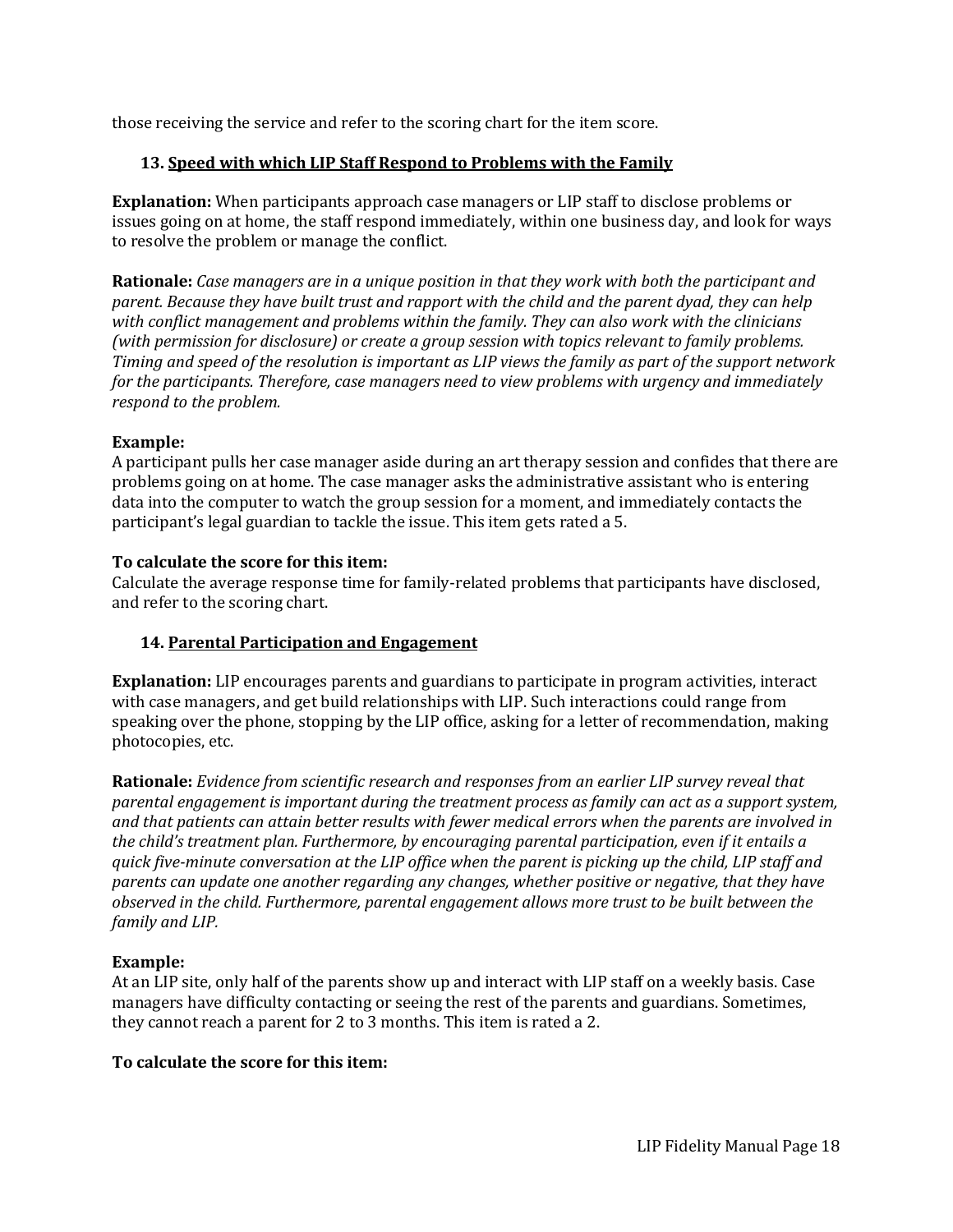Among the entire participant population at a given site, calculate how many have parents who have contacted or spoken with case managers or LIP staff in the past week and month. Then, refer to the scoring chart.

#### **15. Home Visits**

**Explanation:** The case manager performs an initial home visit at intake, and visits the home once a month for 30 minutes to look at the living space, food, and discuss problems or changes that may have arisen with the family.

**Rationale:** *Case managers should be aware of the home situation, quality of the living space, availability of food, etc. Furthermore, home visits provide an opportunity for the case manager to converse with the family or parent and to assess ways in which LIP can help. LIP may also be able to refer the family to resources that they did not know was available.* 

#### **Example:**

Case Manager A diligently visits all homes once a month. Case manager B, however, visits all homes once every 6 months. This item is rated a 4.

#### **To calculate the score for this item:**

Get the average of home visit frequency for all case managers at an LIP site. Refer to the scoring chart.

#### **OTHER PROGRAM ACTIVITIES**

#### **16. Utilization of Creative Expression Therapy**

**Explanation:** Licensed therapists provide creative expression therapy during group sessions. A certified therapist is present at the LIP site at least once a week. Art supplies and music equipment are available every day for use by the participants. LIP also takes the initiative to integrate workshops or collaboration with local art museums or music programs to expand on the participants' creative exposure.

**Rationale:** *Creative expression therapy is an integral part of the LIP program as it enables participants to express emotions and feelings in a non-verbal manner. While creative expression therapy can be provided every day, LIP programs may also want to leave a day for miscellaneous programming such as a field trip or career day.* 

#### **Example:**

Due to limited staff, LIP is only able to provide creative expression therapy to participants two times a week. The item is rated a 3.

#### **To calculate the score for this item:**

Determine the frequency with which therapy is offered. Refer to the scoring chart.

#### **17. Utilization of Wellness Component**

**Explanation:** The nutritionist and exercise instructor lead the wellness and healthy living component of LIP. The snacks available to participants are healthy and provide nutritional value; participants cook together and learn how to make new dishes. Snacks are provided every day.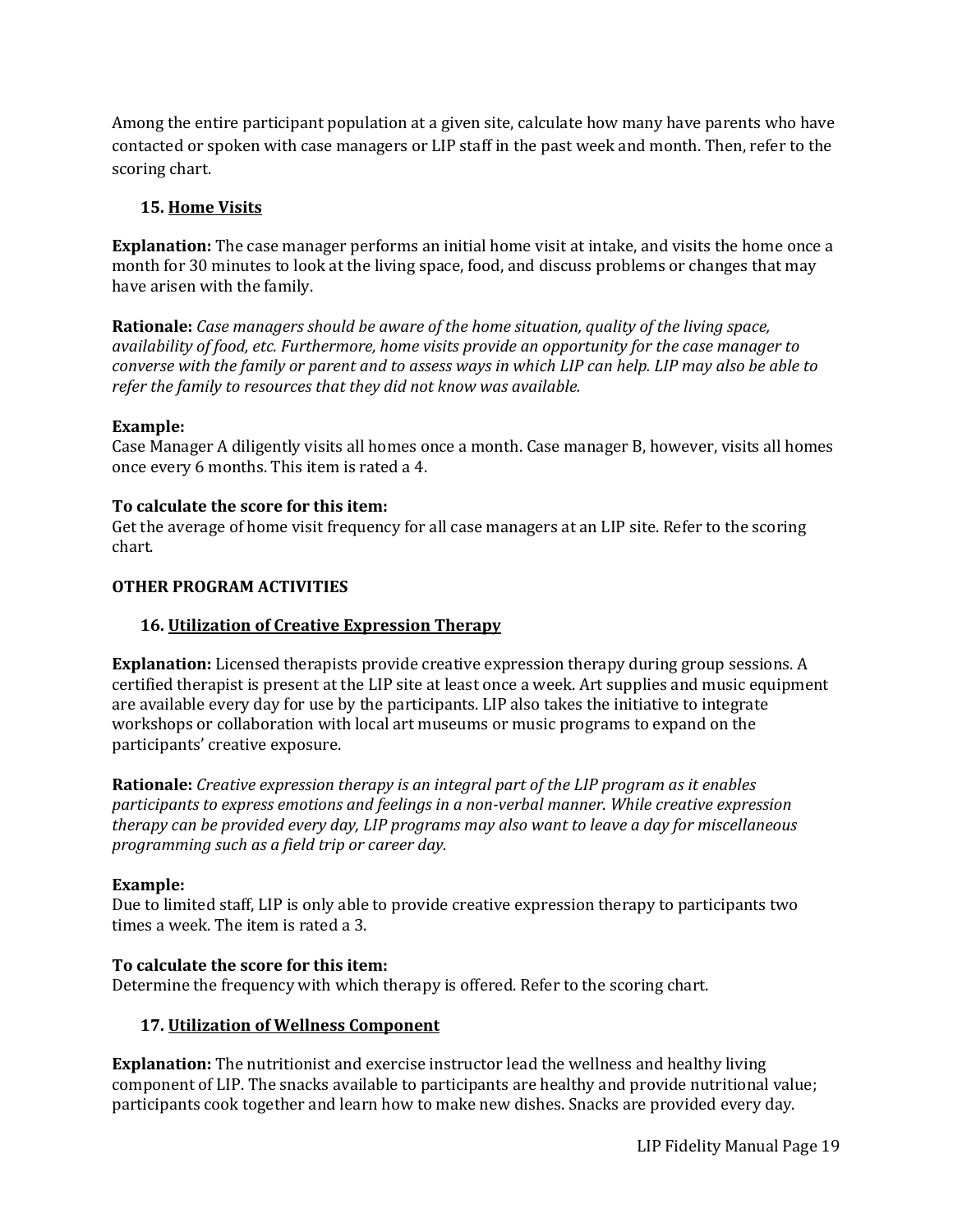Exercise lessons such as yoga and Zumba are offered on the Saturday Family Day once a month. Workshops related to health are also incorporated, such as a cycling workshop or even a Planned Parenthood workshop.

**Rationale:** *A healthy body can help lead to healthy minds. In addition, previous LIP participants have explained that for some girls, the snack or meal at LIP is the first meal of the day. Therefore, LIP strives to provide healthy and nutritious foods for the girls and to educate them on healthy living practices such as exercise.* 

#### **Example:**

LIP provides snacks for the participants every day. Actual programming frequency differs, but the girls get a cooking lesson once a week and an exercise class every other week. The item is rated a 5.

#### **To calculate the score for this item:**

Determine the frequency with which wellness services are offered. Refer to the scoring chart.

#### **18. Measurement Tools**

**Explanation:** All LIP participants take assessments every four months. Case managers or tutors administer the assessment and record the results to keep track of progress and note any changes. The measurement tools include: SIQ Assessment, RADS-2 Assessment, FACES Assessment, TSCC Assessment, and the CSSRS Assessment.

**Rationale:** *The assessment tools provide a quantifiable method of tracking progress or changes within participants. While LIP staff and case managers can notice qualitative changes, the measurement tools allow for standardized data in terms of proving whether the program is working.*

#### **Example:**

All LIP participants have updated measurement tools documented in an excel spreadsheet and stored in the individual's charts. They all have taken assessments quarterly. This item gets a 5.

#### **To calculate the score for this item:**

Perform chart reviews and look for the dates on the measurement tools to see whether the tests were administered every 4 months. Refer to the scoring chart.

#### **PROGRAM INFRASTRUCTURE**

#### **19. Staff Qualifications**

**Explanation:** To ensure quality division of roles and provision of services for participants, LIP requires a minimum of staff qualifications. Ideal staffing would include: Program Director, Case Managers, Community Outreach and Marketing Officer, Administrative Assistant, Tutors, Licensed Therapists, and Music Teachers. However, the minimum necessary for a new program would include: Program Director, Case Managers, Tutors, and Licensed Therapists. As the program becomes more established and gains funding, the LIP site can also include: Music Teachers, Outreach Personnel, and Administrative Support.

**Rationale:** *The LIP program is encompassed of five different core components. As such, different specialists are needed to perform the work and offer all of the services advertised. While some LIP staff may overlap in their roles or substitute one another, a case manager is not qualified to provide art*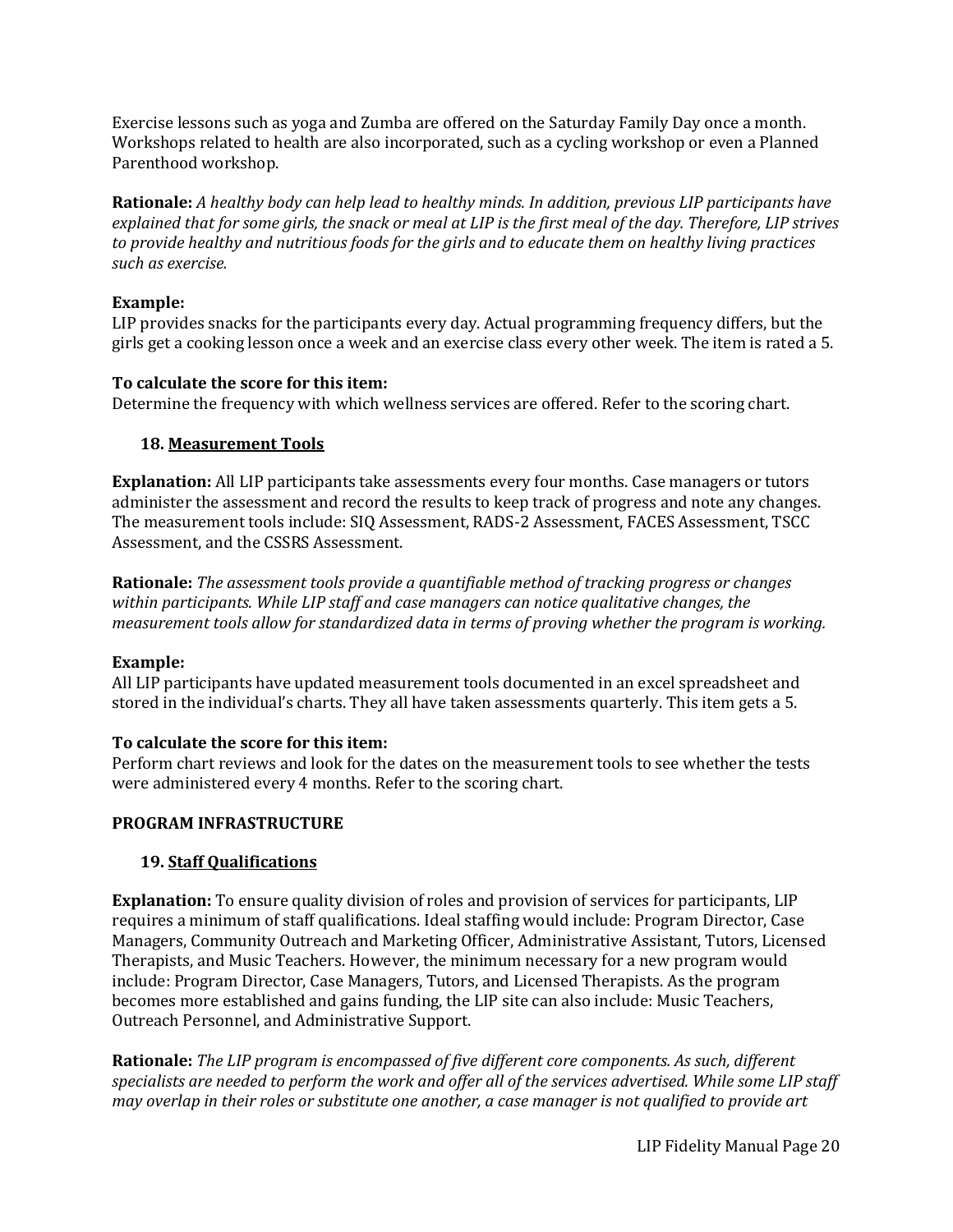*therapy services during a group session. At the same time, the program director would be overloaded with work if s/he had to also conduct data collection and entry, and conduct school and house visits. Services are provided in a more efficient and effective manner if the responsibilities are divided among people who are qualified for their positions.* 

#### **Example:**

Of the job responsibilities necessary in an LIP program, only 75% of the necessary personnel are hired, and the other positions are currently posted in job search listings. The item is rated a 4.

#### **To calculate the score for this item:**

Look at the roster of employees and the work schedule to see employee titles and the number of staff working on a given day. Then, refer to the scoring chart.

#### **20. Physical Space Requirements**

**Explanation:** For effective programming, the availability of space is important, and each space should be designated for activities such as music, art, or cooking. Ideal physical space requirements would include: 1 large room for group activities, 1 small room for private conversations, Main lobby area, 1 Art Room, 1 Music Room, and a full kitchen in a separate space.

**Rationale:** *LIP wants to create a safe and comfortable space for participants, where they can work undisturbed or share private conversations without fear of being overheard. Therefore, it is important to think about the appropriate space an LIP site has to achieve its goals.* 

#### **Example:**

One LIP site has one main lobby area with a curtain partition for the art and study space. It has a separate music room with walls and a full kitchen, but no separate, closed off room for private conversations. This item is rated a 1.

#### **To calculate the score for this item:**

After looking at the space and assessing the noise levels in each space, refer to the scoring chart.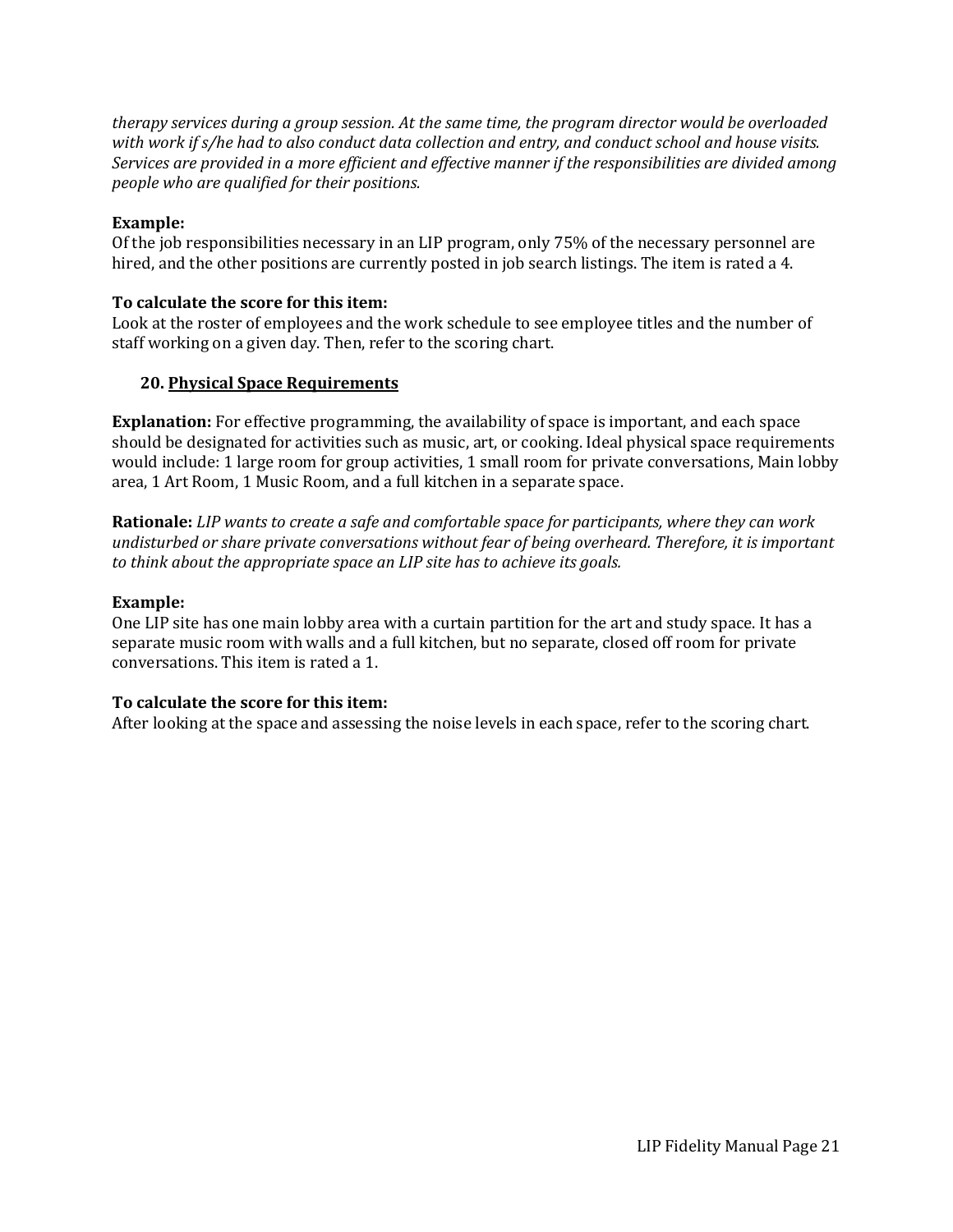# Appendix

### **Fidelity Tools**

| LIP Fidelity Scale                                                         | Page 23 |
|----------------------------------------------------------------------------|---------|
| Interviewing LIP Participants and Parents                                  | Page 30 |
| Life is Precious Individual Participant Interviews - Chart Review          | Page 32 |
| Life is Precious Individual Participant Interviews – Chart Review (Sample) | Page 34 |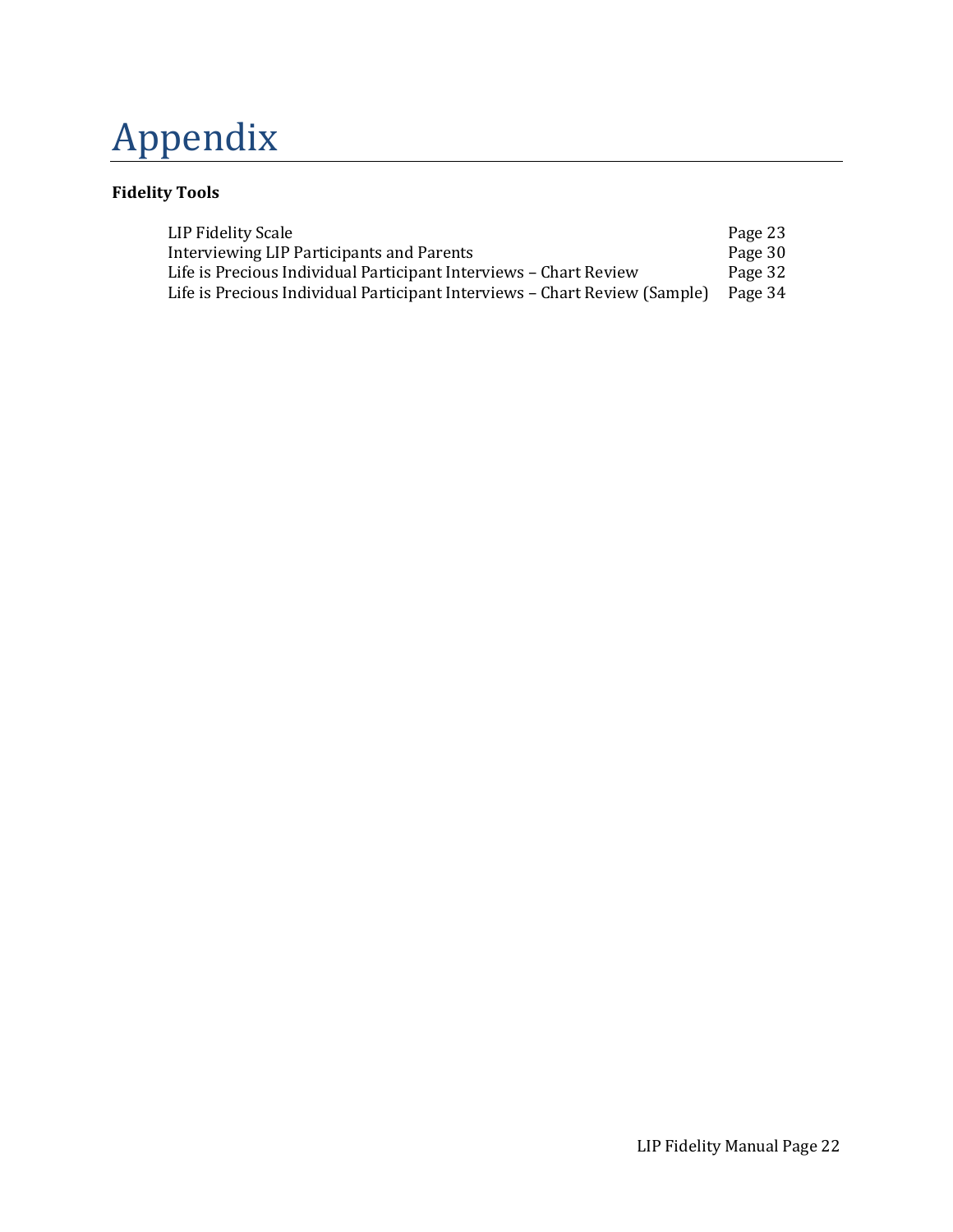## **LIP Fidelity Scale**

Rater: Site: Date: Date: Total Score: (Out of 100)

**Directions:** Circle one anchor number for each criterion

| Criterion                                            | Data Source              | Anchor                                                     |
|------------------------------------------------------|--------------------------|------------------------------------------------------------|
| <b>Staffing</b>                                      |                          |                                                            |
| 1. Caseload Size: Case managers have individual      | - Caseload lists from    | $1$ = Ratio of 26 or more clients per case manager.        |
| client caseloads. The maximum caseload for any full- | case managers or         | $2$ = Ratio of 22-25 clients per case manager.             |
| time case manager is 15 or fewer active clients.     | director                 | 3 = Ratio of 19-21 clients per case manager.               |
|                                                      | - Interviews with case   | $4$ = Ratio of 15-18 clients per case manager.             |
|                                                      | managers or director     | 5 = Ratio of 10-15 clients per case manager.               |
| 2. Case Management Staff: Case managers spend        | - Interviews with case   | 1 = Case managers provide case management services         |
| their time providing key case management services,   | managers, director,      | less than 50% of the time.                                 |
| working with patients and families.                  | clients, or parents      | 2 = Case managers provide case management services         |
|                                                      | - Client chart reviews   | 50-69% of the time.                                        |
|                                                      | - Observation of LIP     | 3 = Case managers provide case management services         |
|                                                      | work day                 | 70-79% of the time.                                        |
|                                                      |                          | 4 = Case managers provide case management services         |
|                                                      |                          | 80-89% of the time.                                        |
|                                                      |                          | 5 = Case managers provide case management services         |
|                                                      |                          | $90+%$ of the time.                                        |
| 3. Creative Expression Therapy Staff: Therapists     | - Interviews with        | $1$ = Therapy staff provide therapeutic services less than |
| spend the majority of their time providing           | therapy staff, director, | 50% of the time.                                           |
| therapeutic services relevant to their job           | clients, or parents      | $2$ = Therapy staff provide therapeutic services 50-59%    |
| responsibilities.                                    | - Client chart reviews   | of the time.                                               |
|                                                      | - Observation of         | $3$ = Therapy staff provide therapeutic services 60-69%    |
| Note that the ratios are lower than for case         | creative expression      | of the time.                                               |
| managers (above) in recognition of the fact that the | therapy group session    | 4 = Therapy staff provide therapeutic services 70-79%      |
| therapeutic relationship might call for activities   | and an LIP team          | of the time.                                               |
| outside of strict therapy services.                  | meeting                  | $5$ = Therapy staff provide therapeutic services 80% or    |
|                                                      |                          | more of the time.                                          |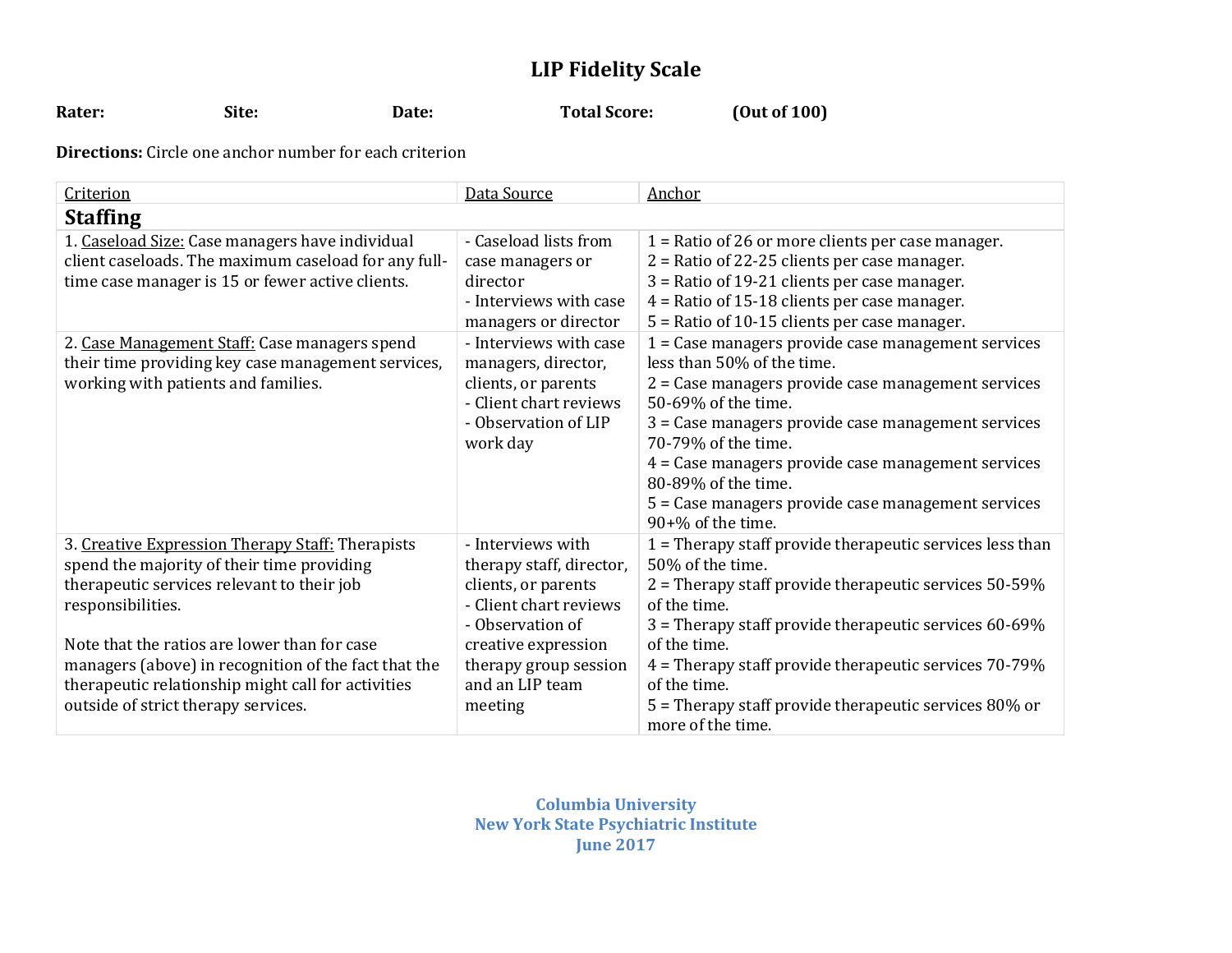| 4. Staff to Participant Ratio and Group Size: LIP staff<br>have a manageable staff to participant ratio at any<br>given day.                                                                                                                                                                                                                                                | - Client attendance<br>records<br>- Staff timesheets or<br>work schedules<br>- Interviews with LIP<br>staff or director | $1 =$ Staff to participant ratio is 10 or more<br>$2 =$ Staff to participant ratio is 8-9<br>$3 =$ Staff to participant ratio is $7-8$<br>$4 =$ Staff to participant ratio is 5-6<br>$5 =$ Staff to participant ratio is 4 or fewer                                                                                                                                                                                                                                                                                               |
|-----------------------------------------------------------------------------------------------------------------------------------------------------------------------------------------------------------------------------------------------------------------------------------------------------------------------------------------------------------------------------|-------------------------------------------------------------------------------------------------------------------------|-----------------------------------------------------------------------------------------------------------------------------------------------------------------------------------------------------------------------------------------------------------------------------------------------------------------------------------------------------------------------------------------------------------------------------------------------------------------------------------------------------------------------------------|
| <b>Integration with Outpatient Mental Health Services</b>                                                                                                                                                                                                                                                                                                                   |                                                                                                                         |                                                                                                                                                                                                                                                                                                                                                                                                                                                                                                                                   |
| 5. Receipt of Outpatient Mental Health Services:<br>Participants are receiving outpatient mental health<br>services, as required by LIP, and are complying with<br>their individual, unique treatment plans. If they are<br>not currently on a treatment plan, LIP must be<br>actively helping them get outpatient mental health<br>services within a one-month time frame. | - Interviews with case<br>managers, clients, or<br>parents<br>- Client chart reviews                                    | $1 =$ Less than 70% of participants are complying with<br>their treatment plans.<br>$2 = 70\% - 84\%$ of participants are complying with their<br>treatment plans.<br>$3 = 85\% - 94\%$ of participants are complying with their<br>treatment plans.<br>$4 = 95\% - 99\%$ of participants are complying with their<br>treatment plans.<br>$5$ = All participants are complying with their treatment<br>plans.                                                                                                                     |
| 6. LIP Communications with Outpatient Mental<br>Health Providers: The frequency with which LIP<br>case manager contacts the outpatient mental health<br>therapist is at least once a month for all participants<br>on his/her caseload.                                                                                                                                     | - Interviews with case<br>managers<br>- Client chart reviews                                                            | $1 =$ Case manager has contact with therapist less than<br>once a month for at least 25% of participants.<br>$2 =$ Case manager has contact with therapist at least<br>once a month for 25% or fewer participants.<br>3 = Case manager has contact with therapist at least<br>once a month for 26-50% of participants.<br>$4 =$ Case manager has contact with therapist at least<br>once a month for 51-75% of participants.<br>5 = Case manager has contact with therapist at least<br>once a month for 76-100% of participants. |
| <b>Integration with Educational Services</b>                                                                                                                                                                                                                                                                                                                                |                                                                                                                         |                                                                                                                                                                                                                                                                                                                                                                                                                                                                                                                                   |
| 7. Proportion of Participants Enrolled in School: As<br>per LIP inclusion criteria, participants must be<br>enrolled in and attending school. If they are not<br>currently in school, LIP must be actively helping<br>them get enrolled within a one-month time frame.                                                                                                      | - Interviews with<br>clients or parents<br>- Client chart reviews                                                       | $1 =$ Less than 70% of participants are enrolled in<br>school.<br>$2 = 70\% - 84\%$ of participants are enrolled in school.<br>$3 = 85\% - 94\%$ of participants are enrolled in school.<br>4 = 95%-99% of participants are enrolled in school.<br>5 = All participants are enrolled in school or looking for<br>enrollment options.                                                                                                                                                                                              |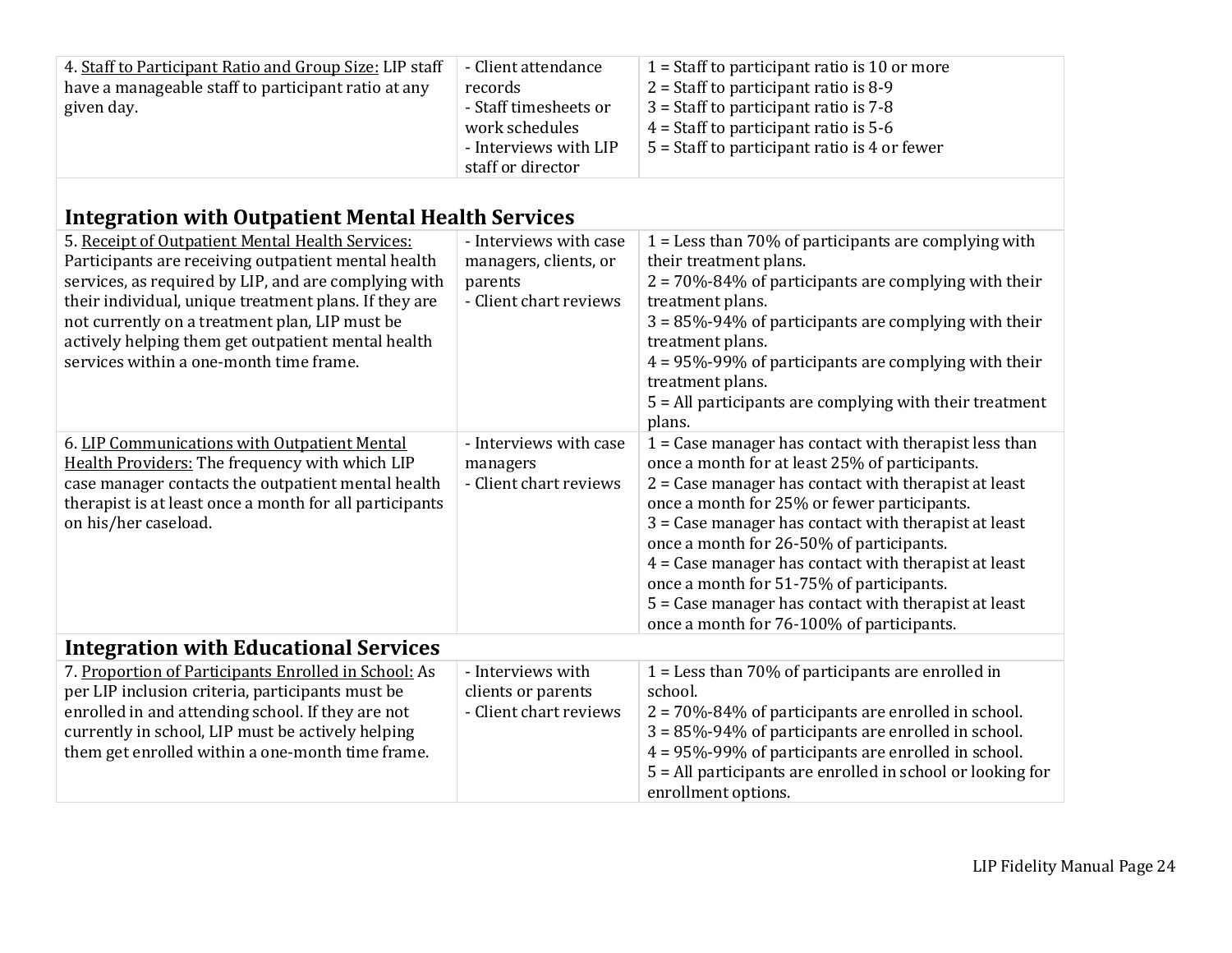| 8. Providing Guidance on Supported Educational<br>Services: LIP provides services designed to help a<br>person succeed in school (with the exception of<br>tutoring). Activities include assistance with school<br>applications and enrollment, liaison with school<br>officials, writing resumes, applications to summer<br>jobs or internships, assistance with future education<br>and career planning, etc. For participants who are<br>not as active, LIP checks in on them on a weekly<br>basis. | - Interviews with case<br>managers, tutor, or<br>clients<br>- Client chart reviews | $1 = 70\%$ or less participants receive supported<br>education services or are contacted by LIP staff on a<br>weekly basis to assess needs for supported education<br>services.<br>$2 = 70\% - 84\%$ of participants receive supported<br>education services or are contacted by LIP staff on a<br>weekly basis to assess needs for supported education<br>services.<br>3 = 85%-94% of participants receive supported<br>education services or are contacted by LIP staff on a<br>weekly basis to assess needs for supported education<br>services.<br>$4 = 95\% - 99\%$ of participants receive supported<br>education services or are contacted by LIP staff on a<br>weekly basis to assess needs for supported education<br>services.<br>$5$ = All participants receive supported education<br>services or are contacted by LIP staff on a weekly basis<br>to assess needs for supported education services. |
|--------------------------------------------------------------------------------------------------------------------------------------------------------------------------------------------------------------------------------------------------------------------------------------------------------------------------------------------------------------------------------------------------------------------------------------------------------------------------------------------------------|------------------------------------------------------------------------------------|-----------------------------------------------------------------------------------------------------------------------------------------------------------------------------------------------------------------------------------------------------------------------------------------------------------------------------------------------------------------------------------------------------------------------------------------------------------------------------------------------------------------------------------------------------------------------------------------------------------------------------------------------------------------------------------------------------------------------------------------------------------------------------------------------------------------------------------------------------------------------------------------------------------------|
| 9. Speed with which LIP Staff Respond to Problems<br>at School: When participants disclose problems or<br>issues going on at school (ie. bullying, suspensions),<br>LIP staff respond to the problem immediately and<br>contact school personnel.                                                                                                                                                                                                                                                      | - Interviews with case<br>managers or clients<br>- Client chart reviews            | $1 = LIP$ staff respond to problems within 1 week or<br>longer.<br>$2 = LIP$ staff respond to problems within four business<br>days.<br>3 = LIP staff respond to problems within 3 business<br>days.<br>$4 = LIP$ staff respond to problems within 2 business<br>days.<br>$5 = LIP$ staff respond to problems within 1 business<br>day.                                                                                                                                                                                                                                                                                                                                                                                                                                                                                                                                                                         |
| 10. School Visits: Case managers conduct school<br>visits every semester to get academic updates and<br>build relationships with school staff. Case managers<br>also make visits, write emails, or call the school (not<br>to replace the physical visit) if a participant needs<br>extra attention or has IP planning.                                                                                                                                                                                | - Interviews with case<br>managers<br>- Client chart reviews                       | $1 =$ All students get school visits by the case manager or<br>LIP staff once a year.<br>$2$ = All students get school visits by the case manager or<br>LIP staff once a year, with additional contacts as<br>needed.<br>3 = All students get school visits by the case manager or<br>LIP staff 2x a year, with additional contacts as needed.<br>$4$ = All students get school visits by the case manager or<br>LIP staff 3x a year, with additional contacts as needed.                                                                                                                                                                                                                                                                                                                                                                                                                                       |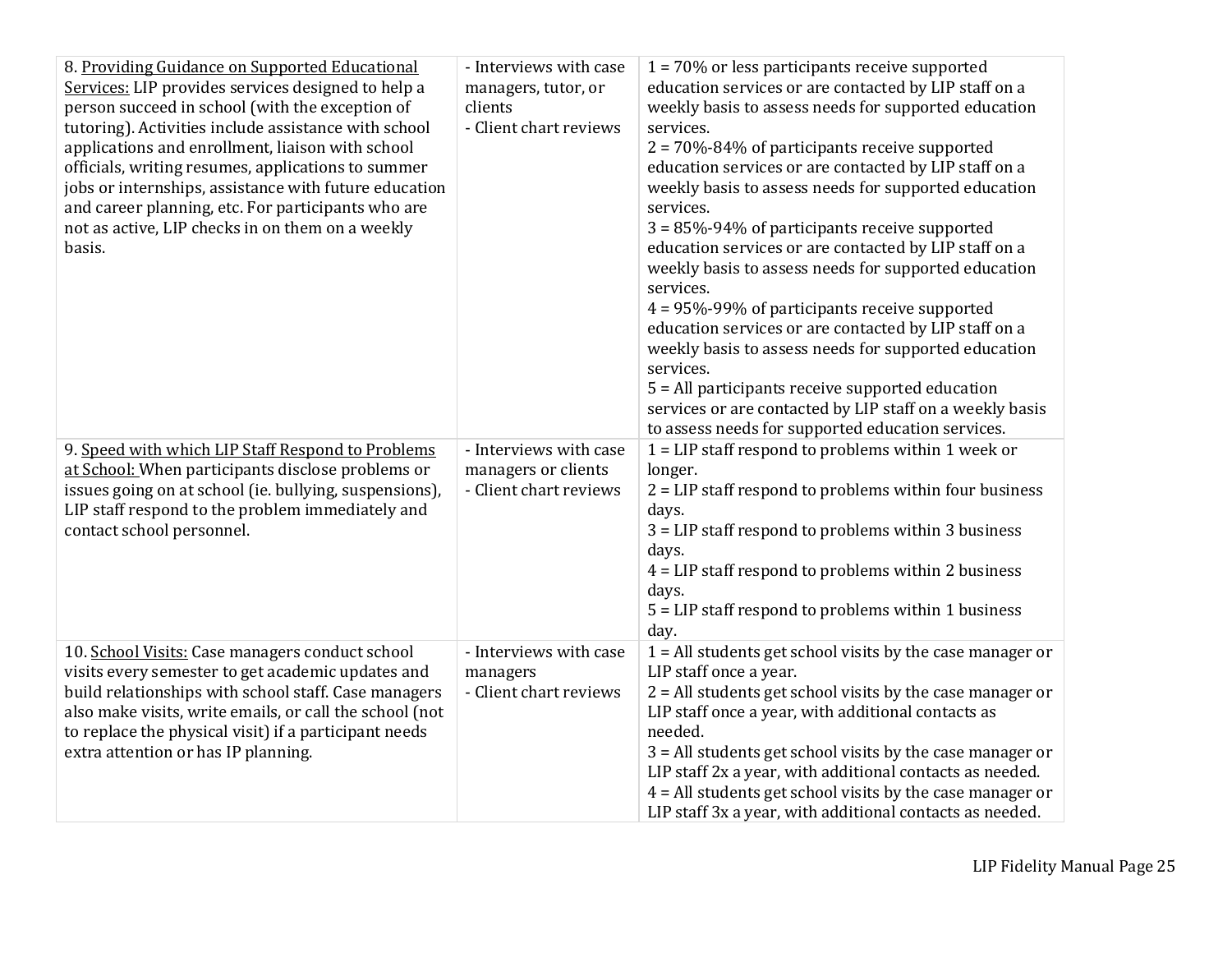|                                                                                                                                                                                                                                                                                                                                                                                                                                                                 |                                                                                                                                         | $5$ = All students get school visits by the case manager or<br>LIP staff every marking period, 4x a year, with<br>additional contacts as needed.                                                                                                                                                                                                                                                                                                                                                                                                                                                                                                                                                                                                                                                                                                                                         |
|-----------------------------------------------------------------------------------------------------------------------------------------------------------------------------------------------------------------------------------------------------------------------------------------------------------------------------------------------------------------------------------------------------------------------------------------------------------------|-----------------------------------------------------------------------------------------------------------------------------------------|------------------------------------------------------------------------------------------------------------------------------------------------------------------------------------------------------------------------------------------------------------------------------------------------------------------------------------------------------------------------------------------------------------------------------------------------------------------------------------------------------------------------------------------------------------------------------------------------------------------------------------------------------------------------------------------------------------------------------------------------------------------------------------------------------------------------------------------------------------------------------------------|
| 11. Utilization of Tutoring: Tutoring is available for<br>all participants, especially if they express a need to<br>work one-on-one for homework assignments or<br>exam studying. Even when participants do not have<br>homework, tutor can help them learn something<br>new via the Internet (i.e. Current events,<br>Relationships and behaviors, Real world situations,<br>etc.).                                                                            | - Interviews with<br>tutor, case managers,<br>therapists, or clients<br>- Client chart reviews<br>- Tutor's<br>documentation<br>records | $1 =$ Less than 70% of participants receive tutoring on at<br>least one or two homework assignments a week.<br>$2 = 70\% - 84\%$ of participants receive tutoring on at<br>least one or two homework assignments a week.<br>$3 = 85\% - 94\%$ of participants receive tutoring on at<br>least one or two homework assignments a week.<br>$4 = 95\% - 99\%$ of participants receive tutoring on at<br>least one or two homework assignments a week.<br>5 = All participants receive tutoring on at least one or<br>two homework assignments a week.                                                                                                                                                                                                                                                                                                                                       |
| <b>Family Support Services</b>                                                                                                                                                                                                                                                                                                                                                                                                                                  |                                                                                                                                         |                                                                                                                                                                                                                                                                                                                                                                                                                                                                                                                                                                                                                                                                                                                                                                                                                                                                                          |
| 12. Utilization of Family Support Services:<br>Participants' families use LIP as a resource for<br>issues including, but not limited to, family<br>counseling, assistance for parents in navigating<br>systems (i.e. child welfare system, police and law,<br>mental health or health care system, schools, etc.) or<br>any other support provided to the family in addition<br>to the adolescent. LIP actively contacts parents once<br>a week to get updates. | - Interviews with case<br>managers, clients, or<br>parents<br>- Client chart reviews                                                    | 1 = Less than 70% of participants received family<br>support services in the past year, or are contacted on a<br>weekly basis to assess needs for family support<br>services.<br>$2 = 70\% - 84\%$ of participants received family support<br>services in the past year, or are contacted on a weekly<br>basis to assess needs for family support services.<br>$3 = 85\% - 94\%$ of participants received family support<br>services in the past year, or are contacted on a weekly<br>basis to assess needs for family support services.<br>$4 = 95\% - 99\%$ of participants received family support<br>services in the past year, or are contacted on a weekly<br>basis to assess needs for family support services.<br>5 = All participants received family support services in<br>the past year, or are contacted on a weekly basis to<br>assess needs for family support services. |
| 13. Speed with which LIP Staff Respond to Problems<br>with the Family: When participants disclose<br>problems or issues going on at home or within the<br>family, LIP staff respond to the problem<br>immediately, and help with resources as needed.                                                                                                                                                                                                           | - Interviews with case<br>managers or parents<br>- Client chart reviews                                                                 | $1 = LIP$ staff respond to problems within 1 week or<br>more.<br>$2 = LIP$ staff respond to problems within four business<br>days.<br>3 = LIP staff respond to problems within three business<br>days.<br>$4 = LIP$ staff respond to problems within two business<br>days.                                                                                                                                                                                                                                                                                                                                                                                                                                                                                                                                                                                                               |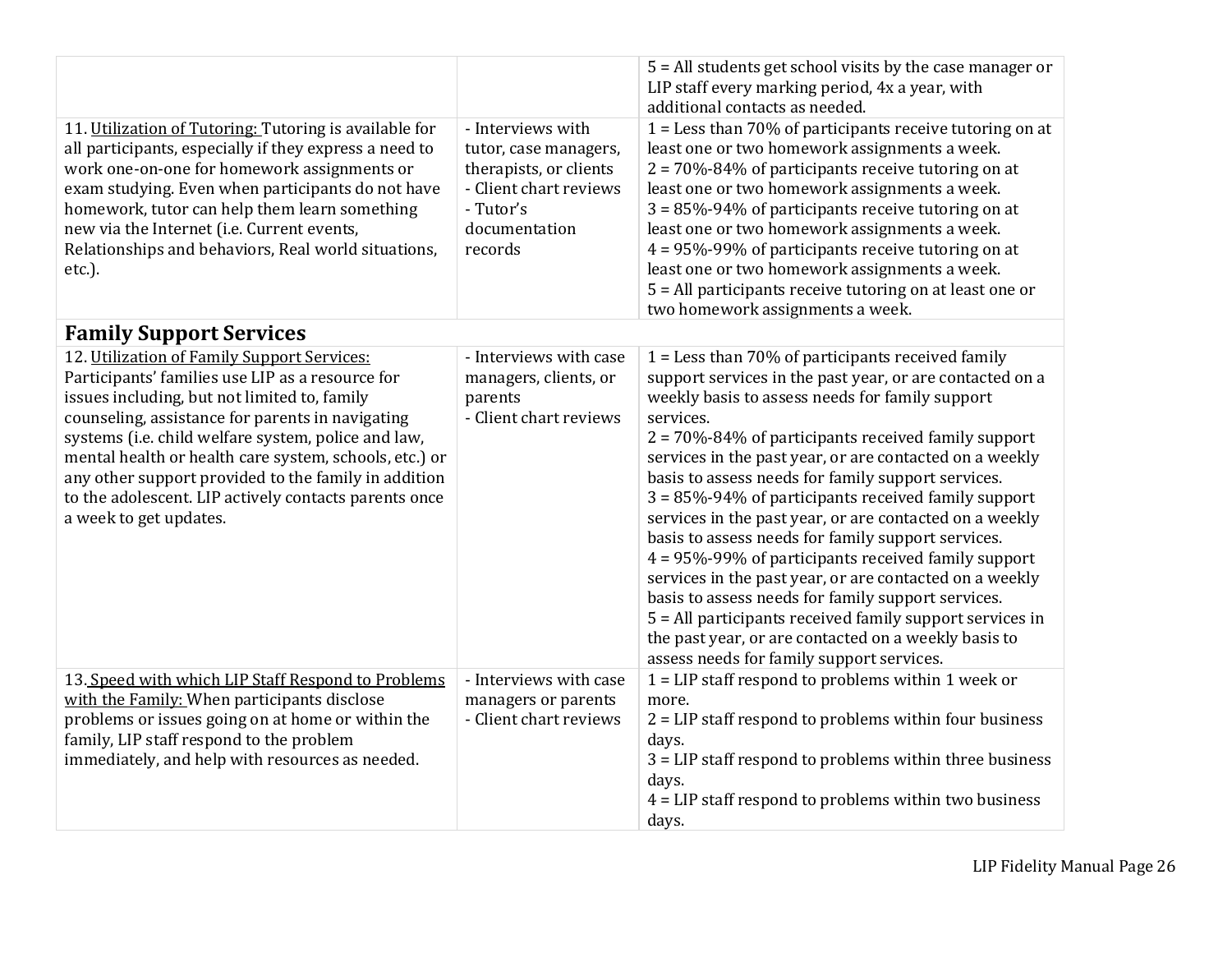|                                                                                                                                                                                                                                                                                                                                                                    |                                                                                                | 5 = LIP staff respond to problems within one business<br>day.                                                                                                                                                                                                                                                                                                                                                                                                          |
|--------------------------------------------------------------------------------------------------------------------------------------------------------------------------------------------------------------------------------------------------------------------------------------------------------------------------------------------------------------------|------------------------------------------------------------------------------------------------|------------------------------------------------------------------------------------------------------------------------------------------------------------------------------------------------------------------------------------------------------------------------------------------------------------------------------------------------------------------------------------------------------------------------------------------------------------------------|
| 14. Parental Participation and Engagement: LIP<br>encourages parents and guardians to participate in<br>program activities, interact with case managers, and<br>get build relationships with LIP. Such interactions<br>could range from speaking over the phone, stopping<br>by the LIP office, asking for a letter of<br>recommendation, making photocopies, etc. | - Interviews with case<br>managers, director,<br>clients, or parents<br>- Client chart reviews | 1 = At least 50% of parents/guardians interact with LIP<br>staff at least once a month.<br>$2 = At$ least 50% of parents/guardians interact with LIP<br>staff at least once a week.<br>3 = At least 75% of parents/guardians interact with LIP<br>staff at least once a month.<br>4 = At least 75% of parents/guardians interact with LIP<br>staff at least once a week.<br>$5$ = All participants' parents/guardians interact with<br>LIP staff at least once a week. |
| 15. Home Visits: LIP case managers visit the homes<br>of participants to assess the living situation and to<br>address any issues with parents/guardians as<br>needed.                                                                                                                                                                                             | - Interviews with case<br>managers, clients, or<br>parents<br>- Client chart records           | 1 = All participants receive a home visit once every 6<br>months or less.<br>$2$ = All participants receive a home visit once every 4<br>months.<br>3 = All participants receive a home visit once every 2<br>months.<br>4 = All participants receive a home visit once every 6<br>weeks.<br>5 = All participants receive a home visit once a month.                                                                                                                   |
| <b>Other Program Activities</b>                                                                                                                                                                                                                                                                                                                                    |                                                                                                |                                                                                                                                                                                                                                                                                                                                                                                                                                                                        |
| 16. Utilization of Creative Expression Therapy: As<br>one of the main components of LIP, participants<br>receive creative expression therapy in various<br>forms, such as music, art or dance, from licensed<br>therapists.                                                                                                                                        | - Interviews with<br>therapists, case<br>managers, or clients<br>- Client chart records        | $1 =$ Creative expression therapy is offered on a weekly<br>basis.<br>$2$ = Creative expression therapy is offered once a week.<br>3 = Creative expression therapy is offered two times a<br>week.<br>$4$ = Creative expression therapy is offered three times a<br>week.<br>$5$ = Creative expression therapy is offered four or more<br>times a week.                                                                                                                |
| 17. Utilization of Wellness Component: As one of the<br>main components of LIP, participants receive<br>wellness services, including cooking, grocery<br>shopping, exercise, sexual health, and other health<br>and wellness education services.                                                                                                                   | - Interviews with case<br>managers, therapists,<br>or clients<br>- Client chart records        | 1 = Wellness services are offered once a week.<br>2 = Wellness services are offered two times a week.<br>3 = Wellness services are offered three times a week.<br>4 = Wellness services are offered four times a week.<br>5 = Wellness services are offered on a daily basis.                                                                                                                                                                                          |
| 18. Measurement Tools: To quantify and measure<br>progress, participants receive regular program                                                                                                                                                                                                                                                                   | - Client chart records                                                                         | $1 =$ Less than 25% of participants receive program<br>assessments every four months.                                                                                                                                                                                                                                                                                                                                                                                  |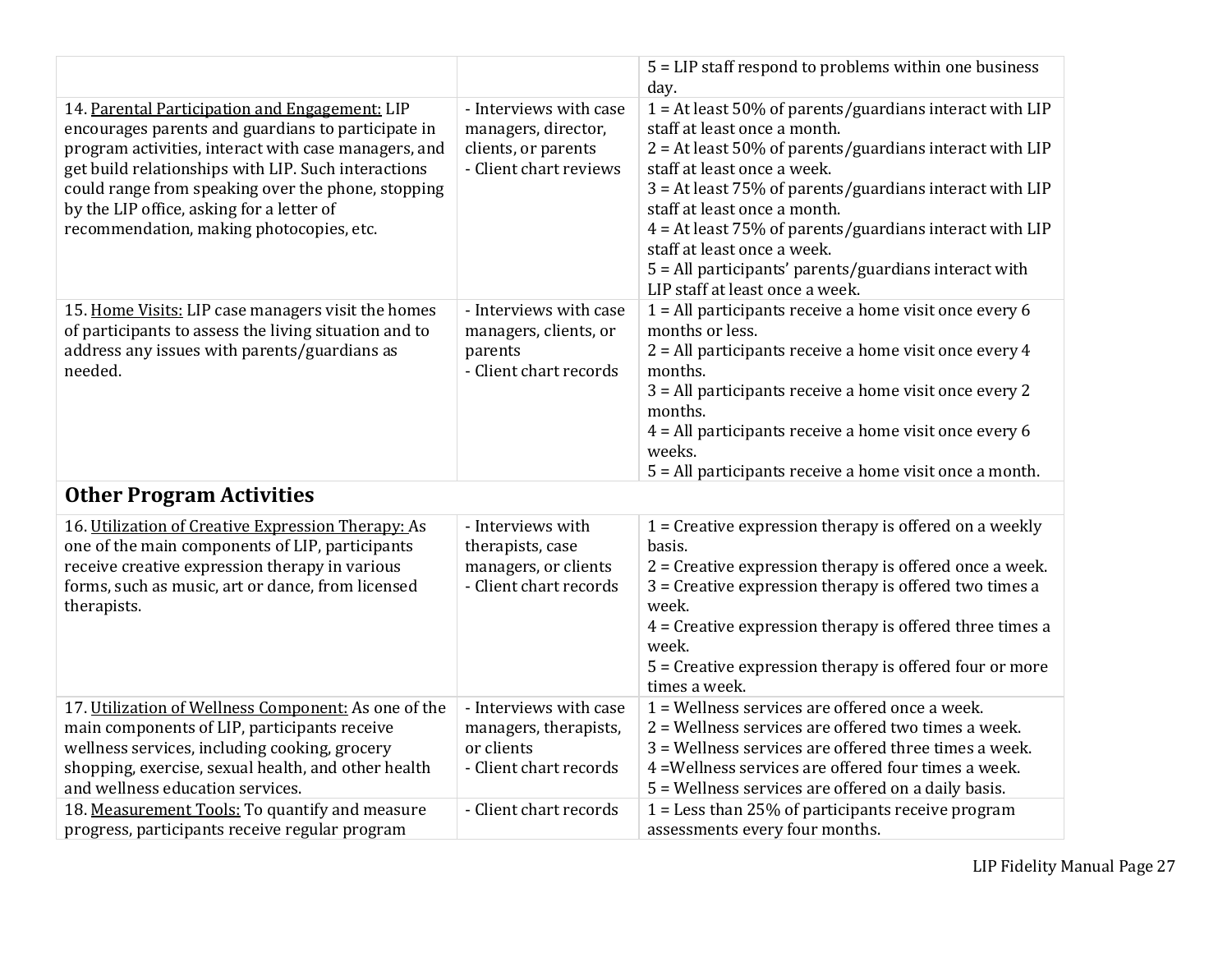| $2 = 26 - 50\%$ of participants receive program<br>assessments every four months.<br>$3 = 51-75\%$ of participants receive program<br>assessments every four months.<br>$4 = 76 - 99\%$ of participants receive program<br>assessments every four months.<br>$5$ = All participants receive program assessments every |
|-----------------------------------------------------------------------------------------------------------------------------------------------------------------------------------------------------------------------------------------------------------------------------------------------------------------------|
| four months.                                                                                                                                                                                                                                                                                                          |
|                                                                                                                                                                                                                                                                                                                       |

# **Program Infrastructure**

| 19. Staff Qualifications: To ensure quality division of<br>roles and provision of services for participants, LIP | - Interviews with<br>director and LIP staff | 1 = The LIP program has less than $25%$ necessary<br>personnel available. |
|------------------------------------------------------------------------------------------------------------------|---------------------------------------------|---------------------------------------------------------------------------|
|                                                                                                                  |                                             |                                                                           |
| requires a minimum of staff qualifications.                                                                      | - Review employment                         | $2$ = The LIP program has 25% of necessary personnel                      |
|                                                                                                                  | roster or work                              | available.                                                                |
| Necessary personnel would include: Program                                                                       | schedule                                    | $3$ = The LIP program has 50% necessary personnel                         |
| Director, Case Managers, Tutors, and Licensed                                                                    |                                             | available.                                                                |
| Therapists.                                                                                                      |                                             | $4$ = The LIP program has 75% necessary personnel<br>available.           |
|                                                                                                                  |                                             |                                                                           |
| Other personnel would include music teachers,                                                                    |                                             | $5$ = The LIP program has all necessary personnel                         |
| outreach personnel, and administrative support.                                                                  |                                             | available.                                                                |
| 20. Physical Space Requirements: For effective                                                                   | - Observation of space                      | $1 =$ The LIP program lacks the necessary physical space                  |
| programming, the availability of space is important,                                                             | during site visit                           | requirements to minimize interruptions and have                           |
| and each space should be designated for activities                                                               | - Interviews with case                      | private conversations.                                                    |
| such as music, art, or cooking. Ideal physical space                                                             | managers or director                        | $2$ = The LIP program has some necessary physical space                   |
| requirements would include: 1 large room for group                                                               |                                             | requirements, with limited means of preventing                            |
| activities, 1 small room for private conversations,                                                              |                                             | interruptions to activities.                                              |
| Main lobby area, 1 Art Room, 1 Music Room, and a                                                                 |                                             | 3 = The LIP program has most necessary physical space                     |
| full kitchen in a separate space.                                                                                |                                             | requirements, with limited means of preventing                            |
|                                                                                                                  |                                             | interruptions to activities.                                              |
| Note: Benchmarks are intentionally broad here, to                                                                |                                             | $4$ = The LIP program has most necessary physical space                   |
| give reviewers wide latitude to determine whether                                                                |                                             | requirements, with means of preventing interruptions                      |
| necessary space is available.                                                                                    |                                             | to activities.                                                            |
|                                                                                                                  |                                             | 5 = The LIP program has all necessary physical space                      |
|                                                                                                                  |                                             | requirements.                                                             |

### **Life is Precious Fidelity Scale Score Sheet**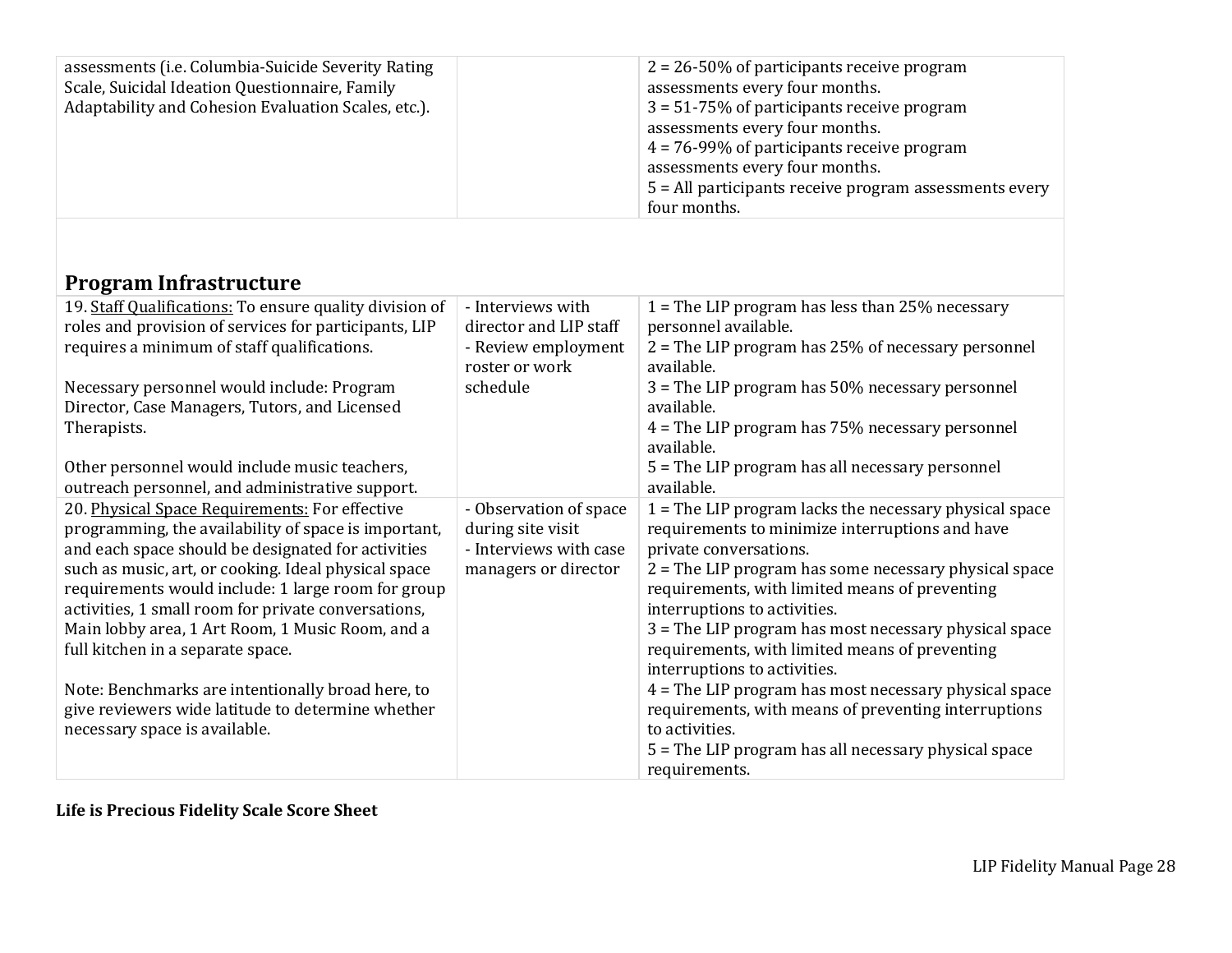| <b>Staffing</b>                 |                                                                |        |  |
|---------------------------------|----------------------------------------------------------------|--------|--|
| 1.                              | <b>Caseload Size</b>                                           | Score: |  |
| 2.                              | <b>Case Management Staff</b>                                   | Score: |  |
| 3.                              | <b>Creative Expression Therapy Staff</b>                       | Score: |  |
| 4.                              | Staff to Participant Ratio and Group Size                      | Score: |  |
|                                 | <b>Integration of Outpatient Mental Health Services</b>        |        |  |
| 5.                              | Receipt of Outpatient Mental Health Services                   | Score: |  |
| 6.                              | LIP Communications with Outpatient Mental Health Providers     | Score: |  |
|                                 |                                                                |        |  |
|                                 | <b>Integration with Educational Services</b>                   |        |  |
| 7.                              | Proportion of Participants Enrolled in School                  | Score: |  |
| 8.                              | Providing Guidance on Supported Educational Services           | Score: |  |
| 9.                              | Speed with which LIP Staff Respond to Problems at School       | Score: |  |
| 10.                             | <b>School Visits</b>                                           | Score: |  |
| 11.                             | <b>Utilization of Tutoring</b>                                 | Score: |  |
|                                 | <b>Family Support Services</b>                                 |        |  |
| 12.                             | <b>Utilization of Family Support Services</b>                  | Score: |  |
| 13.                             | Speed with which LIP Staff Respond to Problems with the Family | Score: |  |
| 14.                             | Parental Participation and Engagement                          | Score: |  |
| 15.                             | <b>Home Visits</b>                                             | Score: |  |
| <b>Other Program Activities</b> |                                                                |        |  |
| 16.                             | Utilization of Creative Expression Therapy                     | Score: |  |
| 17.                             | <b>Utilization of Wellness Component</b>                       | Score: |  |
| 18.                             | <b>Measurement Tools</b>                                       | Score: |  |
| <b>Program Infrastructure</b>   |                                                                |        |  |
| 19.                             | <b>Staff Qualifications</b>                                    | Score: |  |
| 20.                             | <b>Physical Space Requirements</b>                             | Score: |  |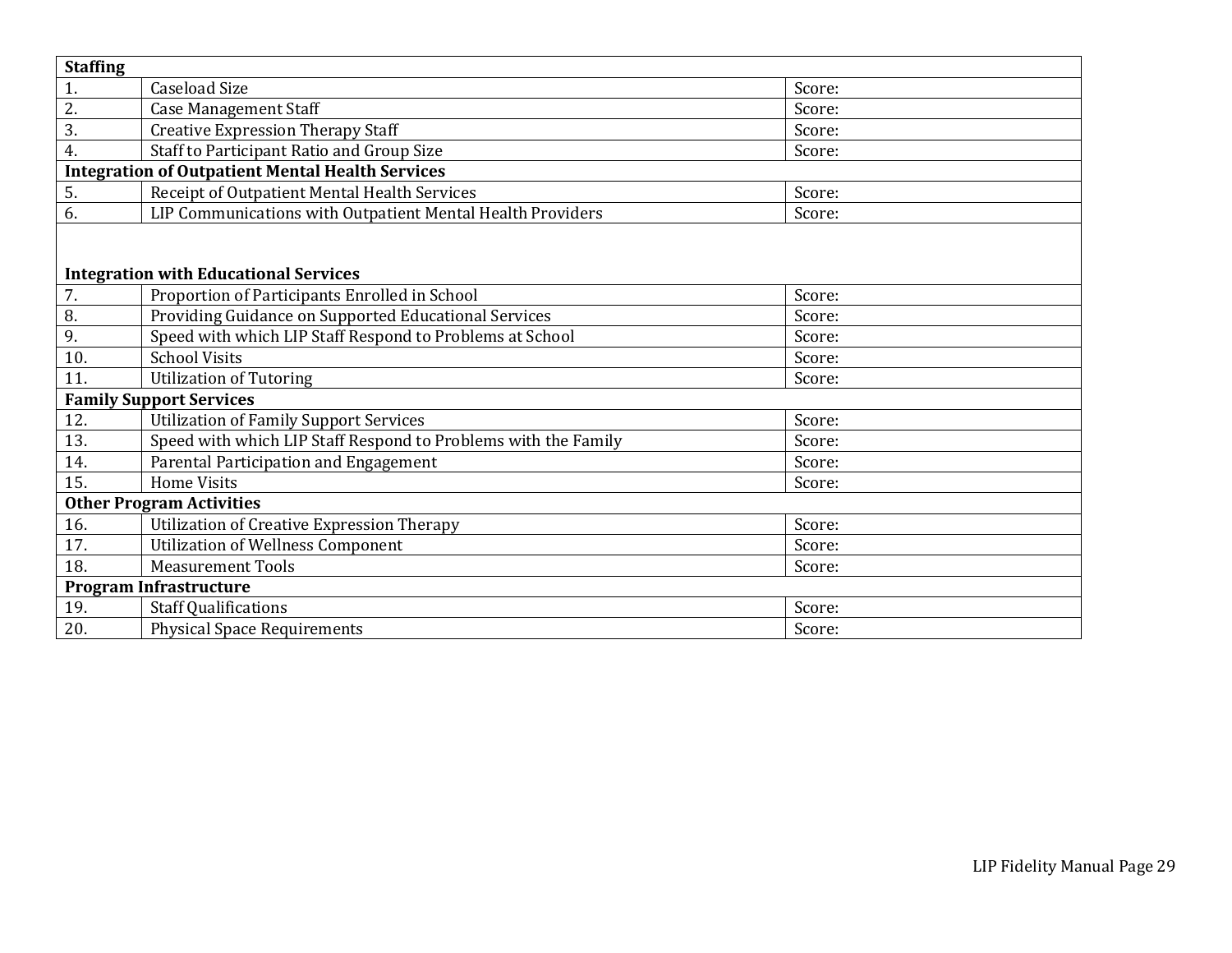#### **Interviewing LIP Participants and Parents**

Before starting an interview, reviewers should go through these steps:

- **1. Introduce Interviewer(s) and role:** Explain who you are, which agency you work for, and your role as a reviewer.
- **2. Purpose of the Interview:** Obtain information about the activities of Life is Precious, and what helps girls, and their families. Interviews are being conducted with girls and parents independently.
- **3. Confidentiality:** All information will be kept confidential, except when required by law. Only the reviewers of the fidelity report will have access to the data. To maintain confidentiality for all participants, do not repeat anything you learn in the group/interview outside. If there is anything you want to share but are not comfortable sharing in the group, please feel free to approach one of the reviewers after the session. Informed consent should be obtained if required by the Institutional Review Board (IRB).
- **4. Use of Data:** Explain that the information will be used for the fidelity report and to improve the quality of services. The data may be used in reports or publications.
- **5. Procedures:** To ensure confidentiality, we ask that you use a name different than yours (nickname) to introduce yourself in today's conversation (optional). If you say your name, we will make sure to remove it from our records. Throughout today's conversation, I will ask you questions. There are no right or wrong answers to the questions. Please answer them as honestly as possible. We ask that you respect different opinions. Since we are audio-recording the conversation we ask that you do not talk over one another as we want to make sure we capture all information that you will provide to us today.

#### **Individual Semi-Structured Interviews (Participant Interview)**

- 1. How did you first learn about LIP? What made you decide to come to LIP?
- 2. How long have you been coming to LIP? How often do you come?
- 3. Do you have therapy, or mental health treatment, elsewhere? Do you go to any other groups, programs, or therapy? [Probes: Where and how often?]
- 4. What do you do when you're at LIP? [Probes: homework, tutoring, college application assistance, family therapy, healthy living, art, music, dance therapy, others]
- 5. How often do you participate in [activity]? Who leads [activity]? [Probe: Staff member name or role]
- 6. Do you think LIP is helping you feel better? Why or why not?
- 7. What do you like best about LIP?
- 8. What do you wish could be changed or improved about LIP?
- 9. Is there anything you wanted to add or anything we didn't ask, but should have?

#### **Individual Semi-Structured Interviews (Parent Interview)**

- 1. How did you first learn about LIP? What made your daughter decide to come to LIP?
- 2. Do you like that she comes to LIP?
- 3. How long has your daughter been coming to LIP? How often does she come?
- 4. Does your daughter have therapy, or mental health treatment, elsewhere? Does she go to any other groups, programs, or therapy? [Probes: Where and how often?]

**Columbia University New York State Psychiatric Institute June 2017**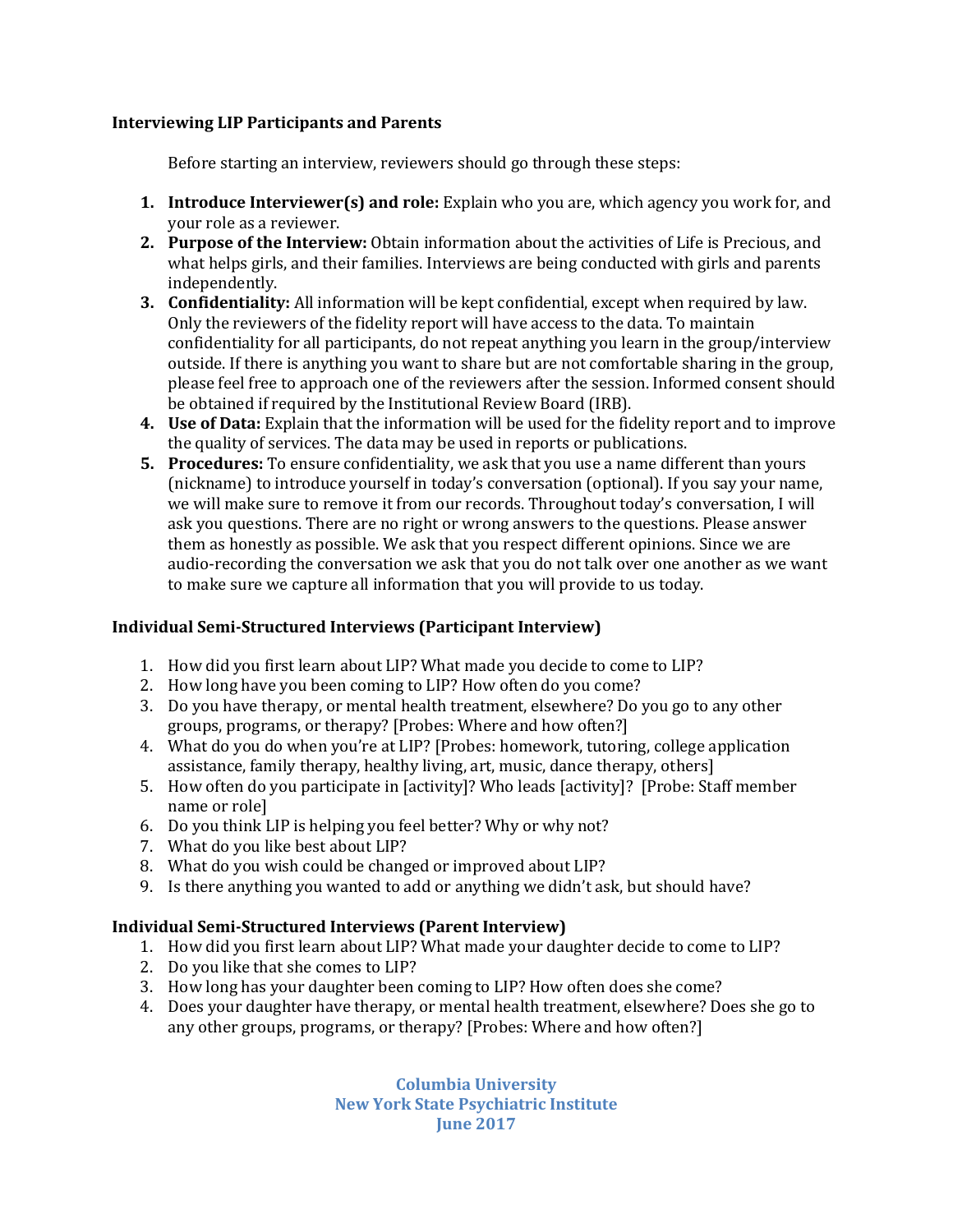- 5. Can you tell us what services or activities she participates in at LIP? [Probes: homework, tutoring, application assistance, family therapy, healthy living, art, music, dance therapy, others]
- 6. Do you come to any of LIP's activities? If so, which ones? [Probe: family therapy, direct assistance from LIP staff, mother-daughter events, Saturday events, Family Day]
- 7. Do you think LIP is helping your daughter feel better? Why or why not?
- 8. Do you think LIP is helping your daughter get along with her family? Why or why not?
- 9. What do you like best about LIP?
- 10. What do you wish could be changed or improved about LIP?
- 11. Is there anything you wanted to add or anything we didn't ask, but should have?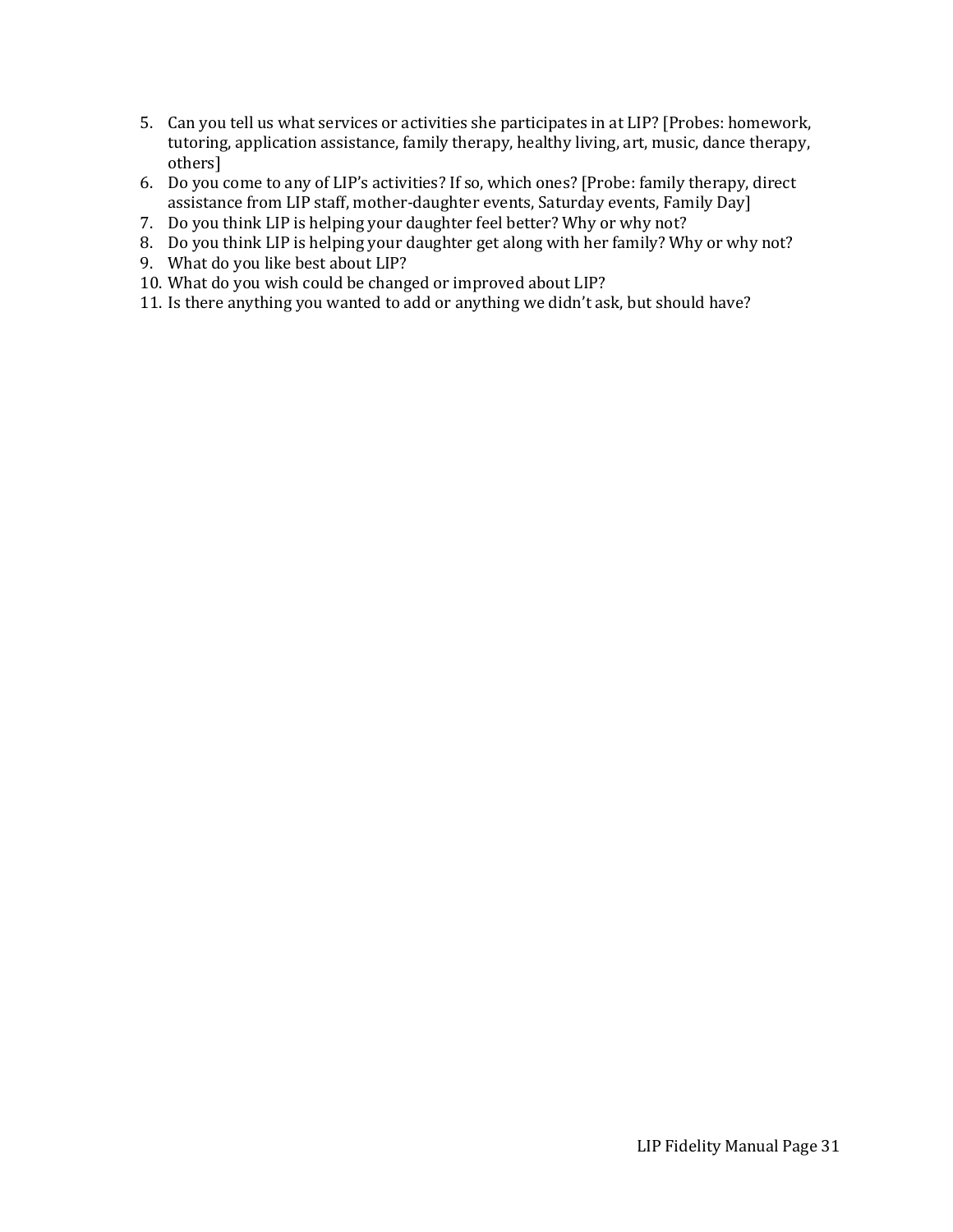#### **Life is Precious Individual Participant Interviews - Chart Review**

**Site: LIP ID: Intake Year: Review Date:**

**Weekly Attendance to LIP for the Past 6 Months** (E*ach week starts on a Sunday / start tallying with the prior week, working from the most recent week as Week 1*)

| Week#            | Frequency | Week# | <b>Frequency</b> |
|------------------|-----------|-------|------------------|
|                  |           | 13    |                  |
| 2.               |           | 14    |                  |
| 3                |           | 15    |                  |
| $\boldsymbol{4}$ |           | 16    |                  |
| 5                |           | 17    |                  |
| 6                |           | 18    |                  |
| 7                |           | 19    |                  |
| 8                |           | 20    |                  |
| 9                |           | 21    |                  |
| 10               |           | 22    |                  |
| 11               |           | 23    |                  |
| 12               |           | 24    |                  |

#### **Monthly Attendance to LIP for the Past 6 Months** (*Start tallying with the month of the review,*

*working from the most recent month as Month 1*)

| Month # | Frequency | Month # | Frequency |
|---------|-----------|---------|-----------|
|         |           |         |           |
|         |           |         |           |
|         |           |         |           |

#### **Services Used by Client (by counts)**

| <b>Activity</b>            | <b>Participation per</b><br><b>Week</b> | <b>Participation per</b><br><b>Month</b> | <b>Notes</b> |
|----------------------------|-----------------------------------------|------------------------------------------|--------------|
| <b>Family Support</b>      |                                         |                                          |              |
| Services                   |                                         |                                          |              |
| <b>Supported Education</b> |                                         |                                          |              |
| Services                   |                                         |                                          |              |
| Music Therapy              |                                         |                                          |              |
| <b>Music Classes</b>       |                                         |                                          |              |
| Art Therapy                |                                         |                                          |              |
| <b>Group Therapy</b>       |                                         |                                          |              |
| Wellness - Cooking         |                                         |                                          |              |
| Wellness - Fitness         |                                         |                                          |              |
| <b>Field Trips</b>         |                                         |                                          |              |
| <b>Saturday Family Day</b> |                                         |                                          |              |
| (with guardian)            |                                         |                                          |              |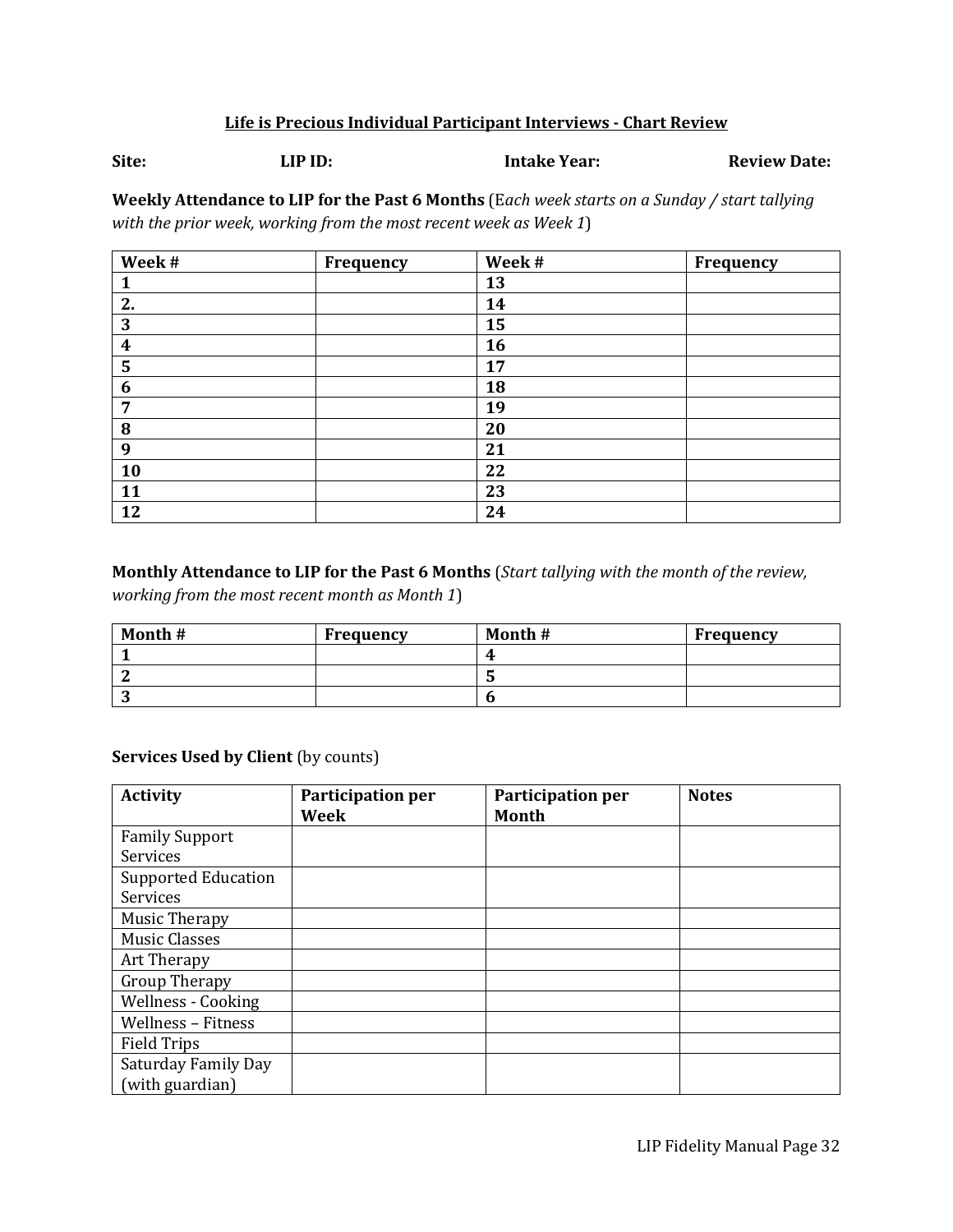| Saturday Family Day       |  |  |
|---------------------------|--|--|
| (without guardian)        |  |  |
| <b>Weekday Family Day</b> |  |  |
| <b>Individual Therapy</b> |  |  |
| with case manager or      |  |  |
| staff member              |  |  |
| Music / Group             |  |  |
| Therapy                   |  |  |
| Art / Group Therapy       |  |  |
| Other                     |  |  |

#### **Actions by Case Manager (Past 6 Months)**

| <b>Activity</b>             | Participation per<br>Week | Participation per<br><b>Month</b> | <b>Notes</b> |
|-----------------------------|---------------------------|-----------------------------------|--------------|
| <b>Home Visit</b>           |                           |                                   |              |
| <b>School Visit</b>         |                           |                                   |              |
| Contacts with               |                           |                                   |              |
| Participant                 |                           |                                   |              |
| <b>Attempts to Contact</b>  |                           |                                   |              |
| Participant                 |                           |                                   |              |
| Contacts with Family        |                           |                                   |              |
| <b>Attempts to Contact</b>  |                           |                                   |              |
| Family                      |                           |                                   |              |
| Contacts with               |                           |                                   |              |
| Participant + Family        |                           |                                   |              |
| <b>Contacts with School</b> |                           |                                   |              |
| <b>Attempts to Contact</b>  |                           |                                   |              |
| School                      |                           |                                   |              |
| Contacts with               |                           |                                   |              |
| <b>Outpatient Mental</b>    |                           |                                   |              |
| Health                      |                           |                                   |              |
| <b>Attempts to Contact</b>  |                           |                                   |              |
| <b>Outpatient Mental</b>    |                           |                                   |              |
| Health                      |                           |                                   |              |
| <b>Family Services</b>      |                           |                                   |              |
| Assessments up to           |                           |                                   |              |
| date?                       |                           |                                   |              |

**Notes**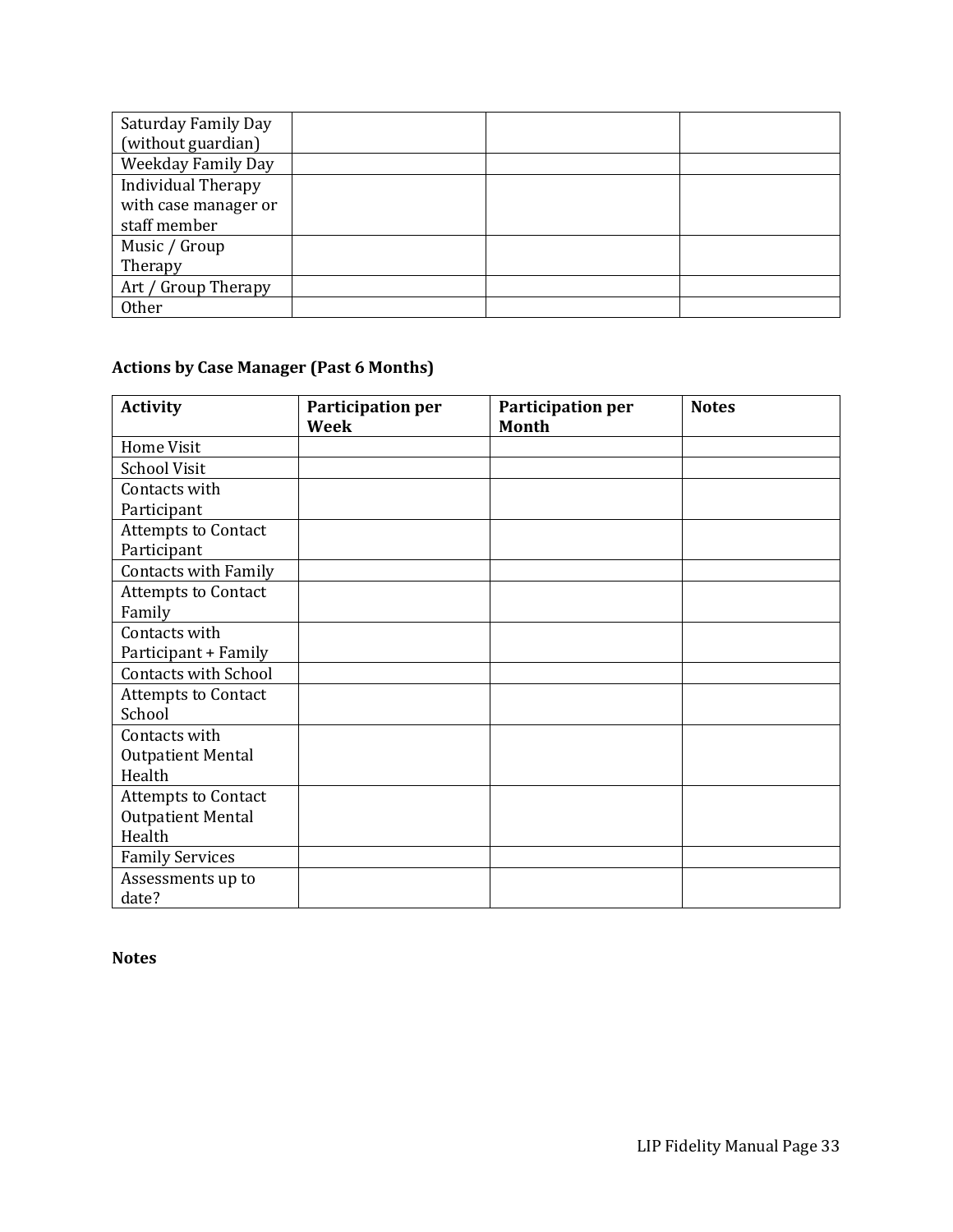#### **Life is Precious Individual Participant Interviews - Chart Review**

| Site: BX   | LIP ID: $999$ | <b>Intake Year: 2014</b> | <b>Review Date:</b> |
|------------|---------------|--------------------------|---------------------|
| 01/01/2017 |               |                          |                     |

**Weekly Attendance to LIP (Past 6 Months /** *each week starts on a Sunday / start tallying with the prior week, working from the most recent week as Week 1***)**

| Week#            | <b>Frequency</b> | Week# | <b>Frequency</b> |
|------------------|------------------|-------|------------------|
|                  | $\overline{2}$   | 13    | 3                |
| $\overline{2}$   | $\overline{c}$   | 14    | $\overline{2}$   |
| 3                | 3                | 15    | $\overline{2}$   |
| 4                |                  | 16    | 5                |
| 5                | $\overline{2}$   | 17    | 3                |
| 6                | $\overline{2}$   | 18    |                  |
| ∍                | 0                | 19    | 3                |
| 8                | 4                | 20    | 3                |
| $\boldsymbol{q}$ | $\overline{2}$   | 21    | 5                |
| 10               | 3                | 22    | 3                |
| 11               | $\overline{2}$   | 23    | ◀                |
| 12               | 3                | 24    | 4                |

**Monthly Attendance to LIP (Past 6 /** *Start tallying with the month of the review, working from the most recent month as Month 1***)**

| Month # | Frequency | Month #    | Frequency |
|---------|-----------|------------|-----------|
|         |           | $\epsilon$ | и         |
|         |           |            |           |
|         |           |            | 14        |

#### **Services Used by Client**

| <b>Activity</b>            | Participation per | Participation per | <b>Notes</b> |
|----------------------------|-------------------|-------------------|--------------|
|                            | Week              | Month             |              |
| <b>Family Support</b>      |                   |                   |              |
| Services                   |                   |                   |              |
| <b>Supported Education</b> | <b>Week 1: 1</b>  | Month $1:2$       |              |
| Services                   | Week 2: 2         | Month $2:6$       |              |
|                            | Week 3: 2         | Month $3:6$       |              |
|                            | Week 5: 2         | Month 4: 11       |              |
|                            | Week 6: 1         | Month 5: 11       |              |
|                            | Week 8: 3         | Month $6:4$       |              |
|                            | Week 10: 3        |                   |              |
|                            | Week 11: 2        |                   |              |
|                            | Week 12: 3        |                   |              |
|                            | Week 13: 3        |                   |              |
|                            | Week 14: 1        |                   |              |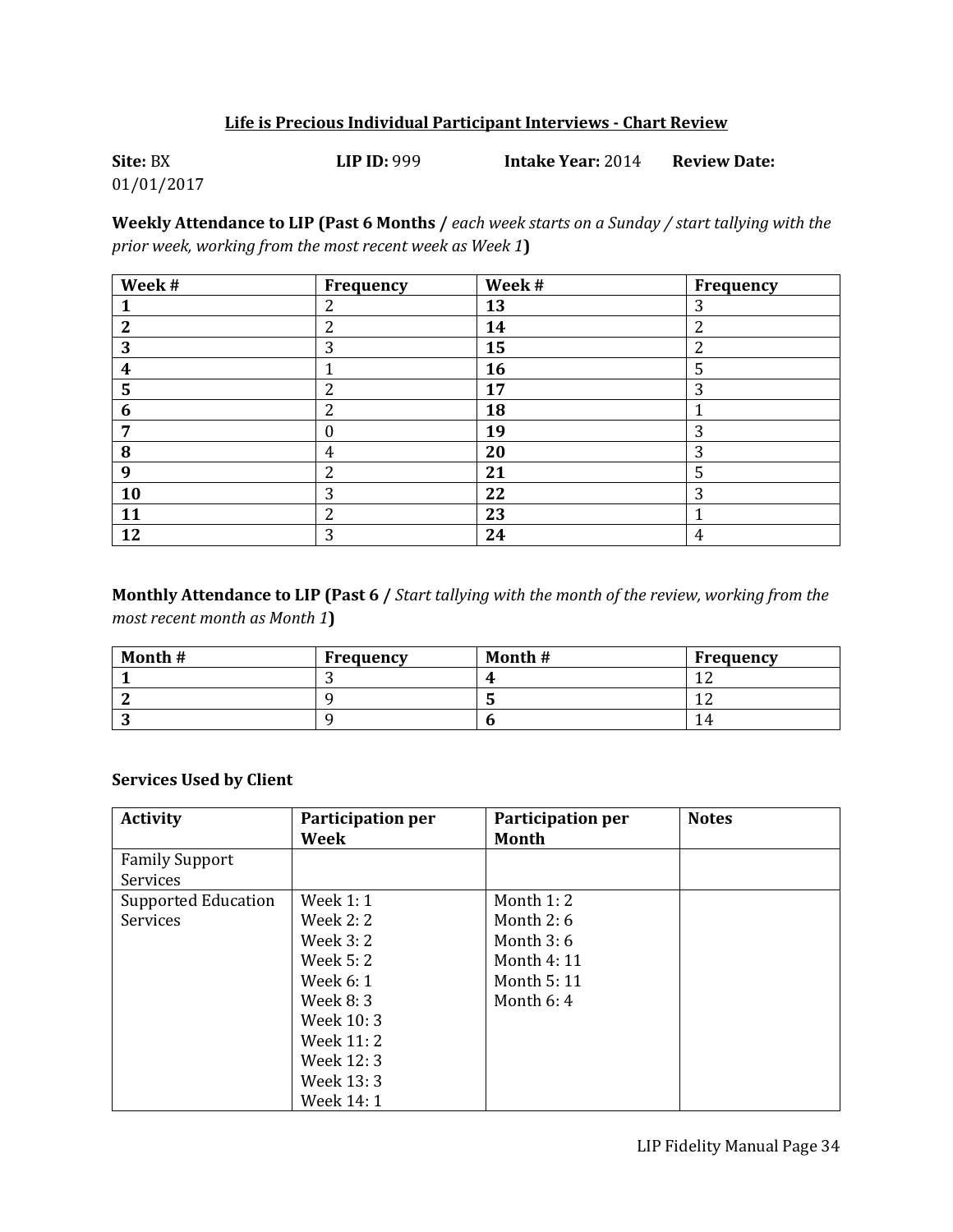|                           | Week 15: 2       |            |  |
|---------------------------|------------------|------------|--|
|                           | Week 16: 4       |            |  |
|                           | Week 17: 3       |            |  |
|                           | Week 18: 1       |            |  |
|                           | Week 19: 3       |            |  |
|                           | <b>Week 20:2</b> |            |  |
|                           | Week 21: 1       |            |  |
|                           | Week 22: 1       |            |  |
| <b>Music Therapy</b>      | Week 9: 1        | Month 3:1  |  |
| <b>Music Classes</b>      | Week 24: 1       |            |  |
| Art Therapy               | <b>Week 1:2</b>  | Month 1:2  |  |
|                           | <b>Week 2: 1</b> | Month 2:7  |  |
|                           | <b>Week 3:2</b>  | Month 3:5  |  |
|                           | <b>Week 5:2</b>  | Month 4:2  |  |
|                           | Week 6: 2        | Month 5:4  |  |
|                           | Week 8: 3        | Month 6:3  |  |
|                           | Week 9: 1        |            |  |
|                           | Week 10:1        |            |  |
|                           | Week 12:1        |            |  |
|                           | Week 15:1        |            |  |
|                           | Week 16: 2       |            |  |
|                           | Week 17: 1       |            |  |
|                           | Week 19: 1       |            |  |
|                           | Week 20: 1       |            |  |
|                           | Week 22: 1       |            |  |
|                           | Week 24: 1       |            |  |
| Group Therapy /           | Week 3: 1        | Month 2: 1 |  |
| Other Activity            | <b>Week 8:2</b>  | Month 3:2  |  |
|                           | Week 12: 1       | Month 4:3  |  |
|                           | Week 13:1        | Month 5:2  |  |
|                           | Week 14: 1       | Month 6: 1 |  |
|                           | Week 16: 2       |            |  |
|                           | Week 24: 1       |            |  |
| Wellness - Cooking        | Week 12: 2       | Month 4:2  |  |
|                           | Week 19:1        | Month 5:1  |  |
|                           | Week 20: 1       | Month 6:1  |  |
| <b>Wellness - Fitness</b> | Week 20: 1       | Month 6:1  |  |
| <b>Field Trips</b>        |                  |            |  |
| Saturday Family Day       |                  |            |  |
| (with guardian)           |                  |            |  |
| Saturday Family Day       |                  |            |  |
| (without guardian)        |                  |            |  |
| <b>Weekday Family Day</b> |                  |            |  |
| <b>Individual Therapy</b> | Week 5:1         | Month 2: 1 |  |
| with case manager or      | Week 8: 1        | Month 3:2  |  |
| staff member              | Week 9: 1        | Month 4:4  |  |
|                           | Week 11:1        | Month 5:2  |  |
|                           | Week 12: 1       | Month 6:3  |  |
|                           | Week 13:1        |            |  |
|                           |                  |            |  |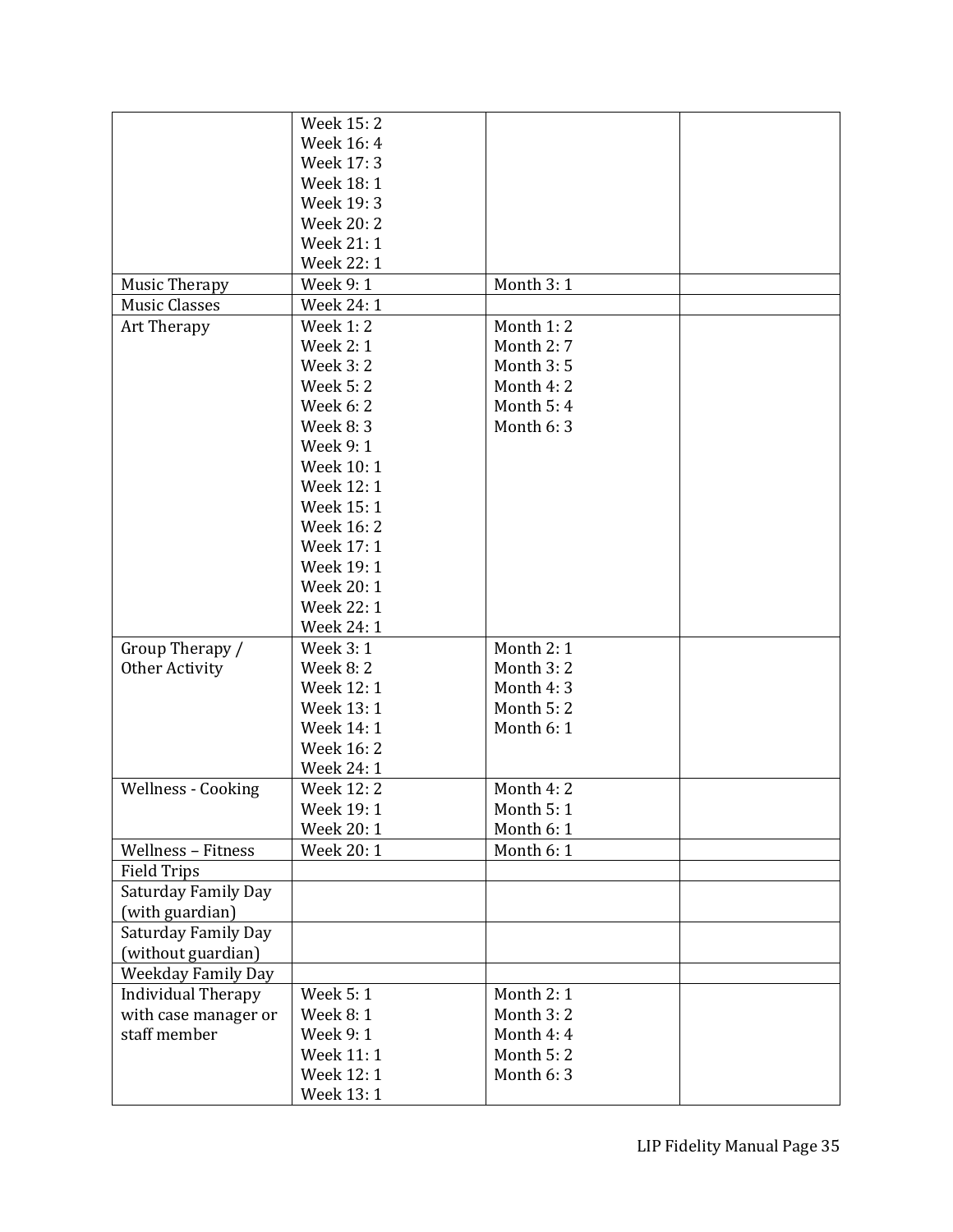|                     | Week 15:1         |            |                     |
|---------------------|-------------------|------------|---------------------|
|                     | Week 17: 1        |            |                     |
|                     | Week 19: 1        |            |                     |
|                     | Week 20: 1        |            |                     |
|                     | Week 21: 1        |            |                     |
|                     | Week 22: 1        |            |                     |
| Music / Group       | Week 10: 1        | Month 3:1  |                     |
| Therapy             | Week 14: 1        | Month 4: 1 |                     |
|                     | Week 21: 1        | Month 6:4  |                     |
|                     | Week 22: 1        |            |                     |
|                     | Week 23: 1        |            |                     |
|                     | <b>Week 24: 1</b> |            |                     |
| Art / Group Therapy | Week 9: 1         | Month 3:1  |                     |
|                     | Week 12: 1        | Month 4:2  |                     |
|                     | Week 15: 1        | Month 5:3  |                     |
|                     | Week 16: 1        | Month 6:3  |                     |
|                     | Week 18: 1        |            |                     |
|                     | Week 19: 1        |            |                     |
|                     | Week 20: 1        |            |                     |
|                     | Week 21:2         |            |                     |
|                     | <b>Week 24: 2</b> |            |                     |
| <b>Other</b>        | Week 4: 1         | Month 2:2  | Clinical therapy at |
|                     | Week 6: 1         | Month 3:1  | Comunilife,         |
|                     | Week 9: 1         | Month 5:1  | Interview with      |
|                     | Week 16: 1        |            | NYSPI, painting     |
|                     | Week 24: 1        |            | nails with CM, LIP  |
|                     |                   |            | Corporate           |
|                     |                   |            | Breakfast, Carnival |
|                     |                   |            | Day                 |

### **Actions by Case Manager (Past 6 Months)**

| <b>Activity</b>                           | Participation per<br>Week                                                                    | <b>Participation per</b><br>Month                                                     | <b>Notes</b> |
|-------------------------------------------|----------------------------------------------------------------------------------------------|---------------------------------------------------------------------------------------|--------------|
| Home Visit                                | Week 14: 1                                                                                   | Month 2: 1                                                                            |              |
| <b>School Visit</b>                       | Week 10:1                                                                                    | Month 3:1                                                                             |              |
| Contacts with<br>Participant              |                                                                                              |                                                                                       |              |
| <b>Attempts to Contact</b><br>Participant |                                                                                              |                                                                                       |              |
| <b>Contacts with Family</b>               | Week $2:1$<br>Week 3: 1<br>Week 8: 1<br>Week 13: 1<br>Week 16: 1<br>Week 21: 1<br>Week 22: 1 | Month $1:1$<br>Month 2: 1<br>Month $3:1$<br>Month $4:1$<br>Month $5:1$<br>Month $6:2$ |              |